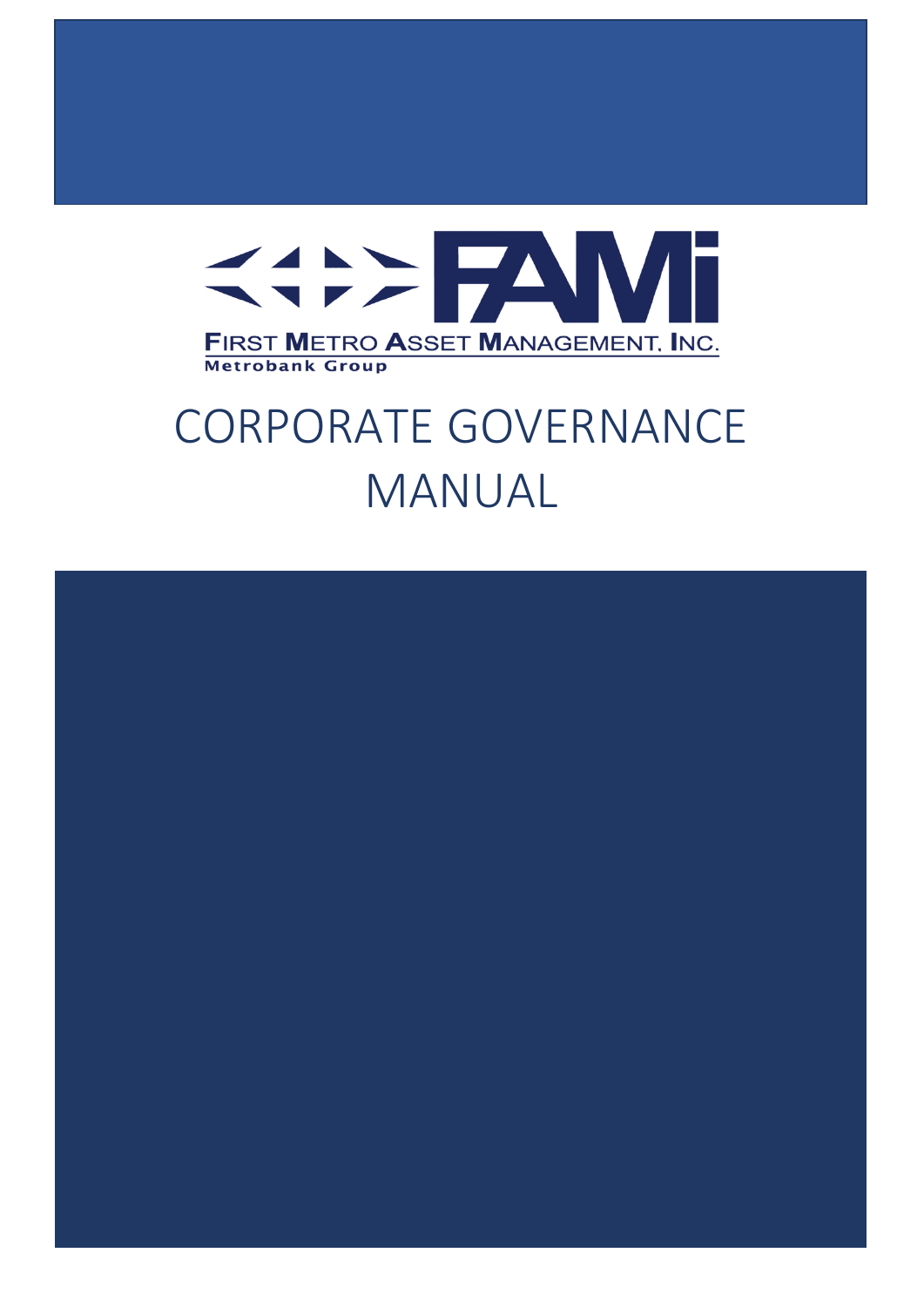

**The Board of Directors and Management, i. e. officers and staff, of First Metro Asset Management, Inc.** hereby commit themselves to the principles and best practices contained in this Manual on Corporate Governance (the "Manual"), and acknowledge that the same may guide the attainment of our corporate goals**.** 

## **1 Commitment to Good Corporate Governance**

This Manual shall institutionalize the principles of good corporate governance in the entire organization in accordance with the Revised Code of Corporate Governance (the "**Code**") as enunciated in SEC Memorandum Circular 19, series of 2016. The rules embodied herein shall be used as reference by the members of the Board and Management.

The Manual shall be made available for inspection by any shareholder at reasonable hours on business days.

## **2 Definition of Terms**

**a. Corporate Governance** – the system of stewardship and control to guide organizations in fulfilling their long-term economic, moral, legal and social obligations towards their stakeholders.

Corporate governance is a system of direction, feedback and control using regulations, performance standards and ethical guidelines to hold the Board and senior management accountable for ensuring ethical behavior – reconciling longterm customer satisfaction with shareholder value – to the benefit of all stakeholders and society.

Its purpose is to maximize the organization's long-term success, creating sustainable value for its shareholders, stakeholders and the nation.

- **b. Board of Directors**  the governing body elected by the stockholders that exercises the corporate powers of a corporation, conducts all its business and controls its properties.
- **c. Management**  a group of executives given the authority by the Board of Directors to implement the policies it has laid down in the conduct of the business of the corporation.
- **d. Independent director**  a person who is independent of management and the controlling shareholder, and is free from any business or other relationship which could, or could reasonably be perceived to, materially interfere with his exercise of independent judgment in carrying out his responsibilities as a director.
- **e. Executive director**  a director who has executive responsibility of day-to-day operations of a part or the whole of the organization.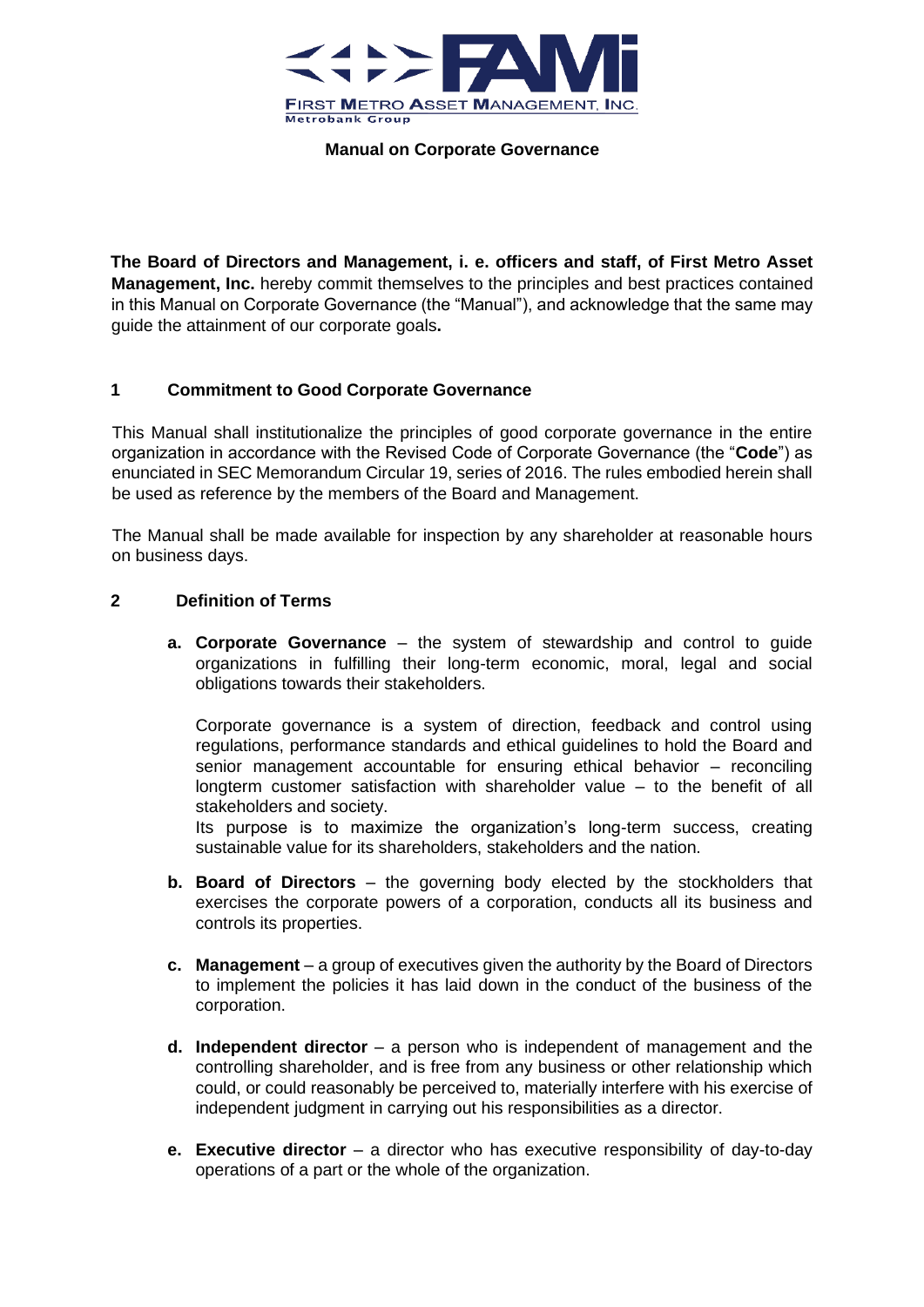

- **f. Non-executive director**  a director who has no executive responsibility and does not perform any work related to the operations of the corporation.
- **g. Conglomerate**  a group of corporations that has diversified business activities in varied industries, whereby the operations of such businesses are controlled and managed by a parent corporate entity.
- **h. Internal control** a process designed and effected by the board of directors, senior management, and all levels of personnel to provide reasonable assurance on the achievement of objectives through efficient and effective operations; reliable, complete and timely financial and management information; and compliance with applicable laws, regulations, and the organization's policies and procedures.
- **i. Enterprise Risk Management** a process, effected by an entity's Board of Directors, management and other personnel, applied in strategy setting and across the enterprise that is designed to identify potential events that may affect the entity, manage risks to be within its risk appetite, and provide reasonable assurance regarding the achievement of entity objectives.<sup>11</sup>
- **j.** Related Party shall cover the company's subsidiaries, as well as affiliates and any party (including their subsidiaries, affiliates and special purpose entities), that the company exerts direct or indirect control over or that exerts direct or indirect control over the company; the company's directors; officers; shareholders and related interests (DOSRI), and their close family members, as well as corresponding persons in affiliated companies. This shall also include such other person or juridical entity whose interest may pose a potential conflict with the interest of the company.
- **k.** Related Party Transactions a transfer of resources, services or obligations between a reporting entity and a related party, regardless of whether a price is charged. It should be interpreted broadly to include not only transactions that are entered into with related parties, but also outstanding transactions that are entered into with an unrelated party that subsequently becomes a related party.
- **l. Stakeholders** any individual, organization or society at large who can either affect and/or be affected by the company's strategies, policies, business decisions and operations, in general. This includes, among others, customers, creditors, employees, suppliers, investors, as well as the government and community in which it operates.

## **3 Rules of Interpretation**

A) All references to the masculine gender in the salient provisions of this Manual shall likewise cover the feminine gender.

<sup>1</sup> Committee of Sponsoring Organizations of the Treadway Commission (COSO Framework)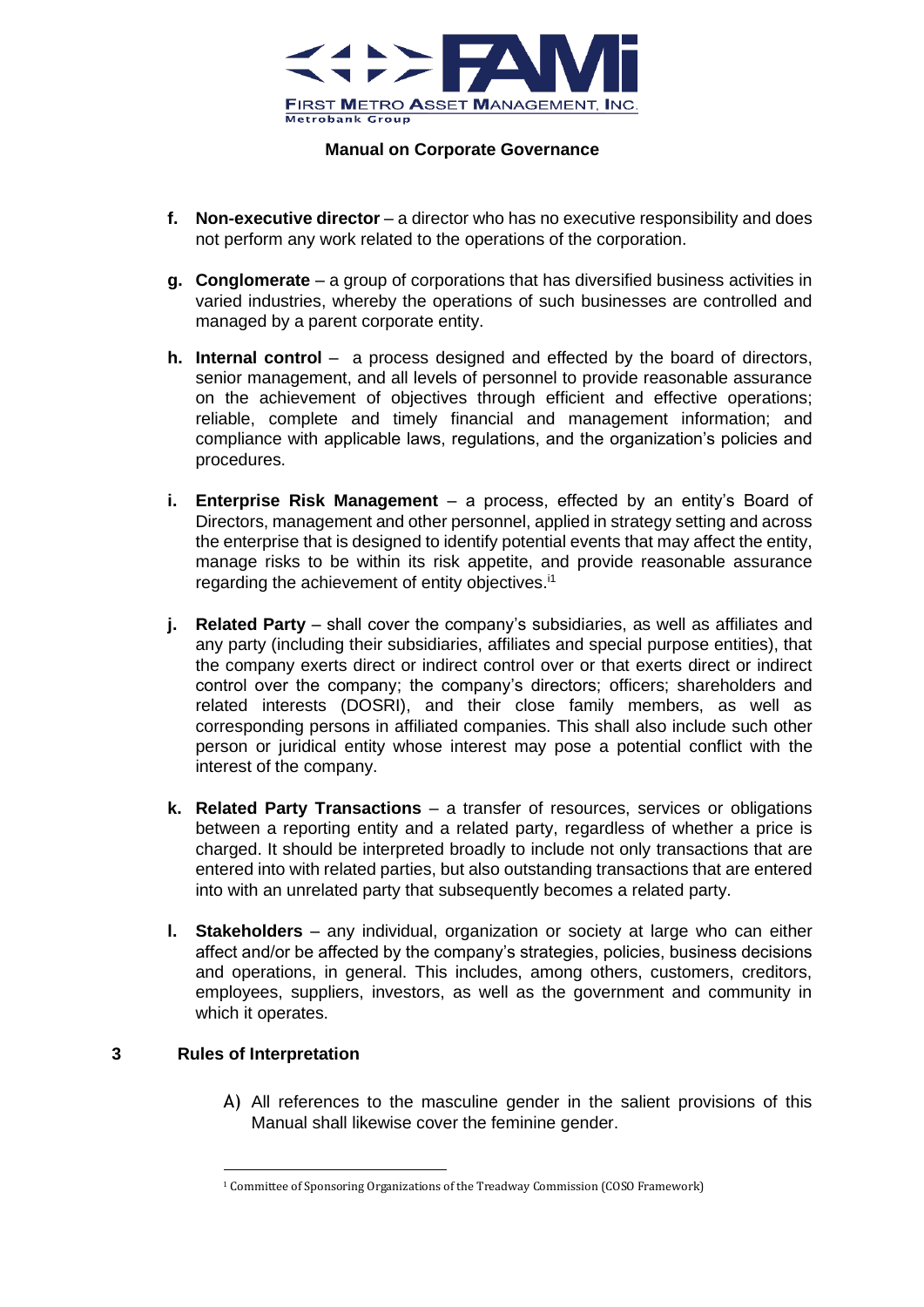

B) All doubts or questions that may arise in the interpretation of this Manual shall be resolved in promoting transparency, accountability and fairness to the stockholders and investors of the corporation.

#### **4 Board Governance**

The Board of Directors (the "Board") is primarily responsible for the governance of the corporation. Corollary to setting the policies for the accomplishment of the corporate objectives, it shall provide an independent check on Management.

## **A) Composition of the Board**

The Board shall be composed of at least five (5) but not more than fifteen (15), members who are elected by the stockholders.

The Board shall have **at least two (2)** independent directors or such number of independent directors that constitutes at least **(20%) of the members of the Board**.

The membership of the Board may be a combination of executive and nonexecutive directors (which include independent directors) in order that no director or small group of directors can dominate the decision-making process. The non-executive directors should possess such qualifications and stature that would enable them to effectively participate in the deliberations of the Board.

The Board shall be composed of directors with a collective working knowledge, experience or expertise that is relevant to the company's industry/sector. The Board shall always ensure that it has an appropriate mix of competence and expertise and that its members remain qualified for their positions individually and collectively, to enable it to fulfill its roles and responsibilities and respond to the needs of the organization based on the evolving business environment and strategic direction.

## **B) Multiple Board Seat**

The Board may consider the adoption of guidelines on the number of directorships that its members can hold in stock and non-stock corporation. The optimum number should take into consideration the capacity of a director to diligently and efficiently perform his duties and responsibilities.

The Chief Executive Officer ("CEO") and other executive directors may be covered by a lower indicative limit for membership in other boards. A similar limit may apply to independent or non-executive directors who, at the same time, serve as full-time executives in other corporations. In any case the capacity of the directors to diligently and efficiently perform their duties and responsibilities to the boards they serve should not be compromised.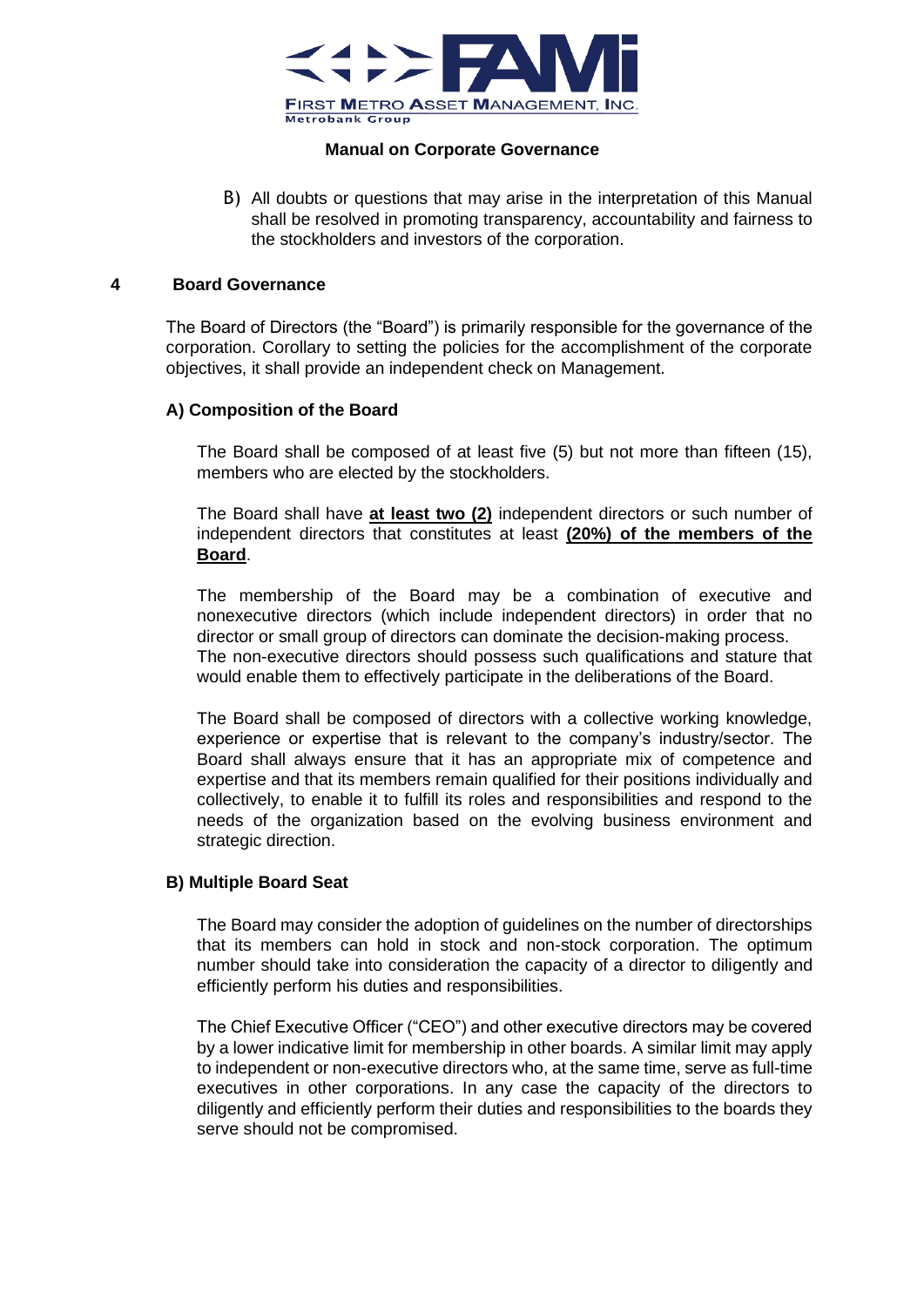

## **C) The Chair and Chief Executive Officer**

The positions of Chairman of the Board and Chief Executive Officer shall be held by separate individuals and each having clearly defined responsibilities.

The roles and responsibilities of the Chairman include:

- a. Makes certain that the meeting agenda focuses on strategic matters, including the overall risk appetite of the corporation, considering the developments in the business and regulatory environments, key governance concerns, and contentious issues that will significantly affect operations:
- b. Guarantees that the Board receives accurate, timely, relevant, insightful, concise, and clear information to enable it to make sound decisions;
- c. Facilitates discussions on key issues by fostering an environment conducive for constructive debate and leveraging on the skills and expertise of individual directors;
- d. Ensures that the Board sufficiently challenges and inquires on reports submitted and representations made by Management;
- e. Assures the availability of proper orientation for first-time directors and continuing training opportunities for all directors; and
- f. Makes sure that performance of the Board is evaluated at least once a year and discussed/followed up on.

On the other hand, the CEO's roles and responsibilities are as follows:

- a. Determines the corporation's strategic direction and formulates and implements its strategic plan on the direction of the business;
- b. Communicates and implements the corporation's vision, mission, values and overall strategy and promotes any organization or stakeholder change in relation to the same;
- c. Oversees the operations of the corporation and manages human and financial resources in accordance with the strategic plan;
- d. Has a good working knowledge of the corporation's industry and market and keeps up-to-date with its core business purpose;
- e. Directs, evaluates and guides the work of the key officers of the corporation;
- f. Manages the corporation's resources prudently and ensures a proper balance of the same;
- g. Provides the Board with timely information and interfaces between the Board and the employees;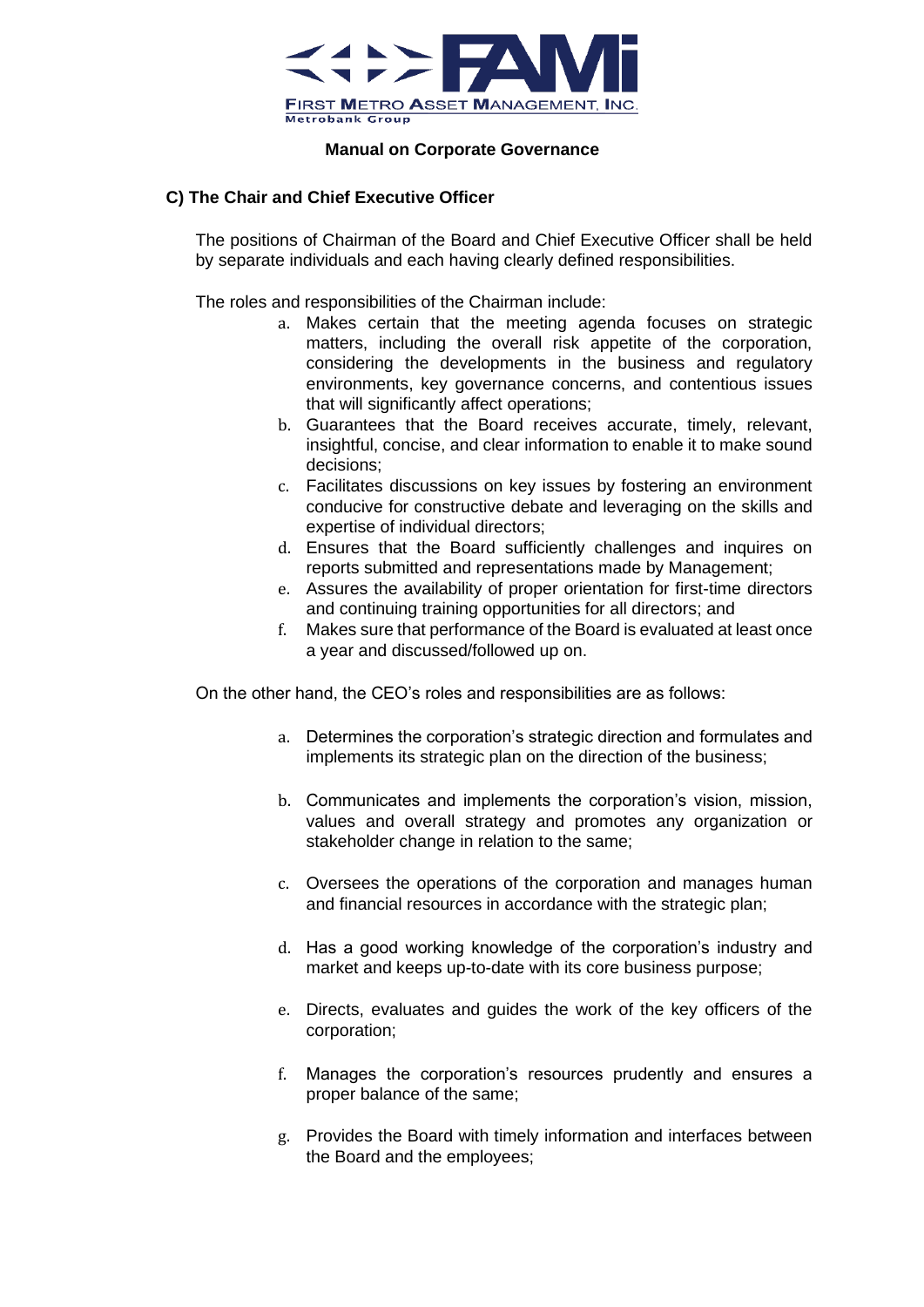

- h. Builds the corporate culture and motivates the employees of the corporation; and
- i. Serves as the link between internal operations and external stakeholders.

## **D) Qualification of Directors**

In addition to the qualifications for membership in the Board provided for in the Corporation Code, Securities Regulation Code and other relevant laws, the Board may provide for additional qualifications which include, among others, the following:

- (i) College education or equivalent academic degree
- (ii) Practical understanding of the business of the corporation;
- (iii) Membership in good standing in relevant industry, business or professional organizations; and
- (iv) Previous business experience.

## **E) Disqualification of Directors**

- 1. Permanent Disqualification
	- a. Any person convicted by final judgment or order by a competent judicial or administrative body of any crime that: (a) involves the purchase or sale of securities, as defined in the Securities Regulation Code; (b) arises out of the person's conduct as an underwriter, broker, dealer, investment adviser, principal, distributor, mutual fund dealer, futures commission merchant, commodity trading advisor, or floor broker; or (c) arises out of his fiduciary relationship with a bank, quasi-bank, trust company, investment house or as an affiliated person of any of them;
	- b. Any person who, by reason of misconduct, after hearing, is permanently enjoined by a final judgment or order of the SEC, Bangko Sentral ng Pilipinas (BSP) or any court or administrative body of competent jurisdiction from: (a) acting as underwriter, broker, dealer, investment adviser, principal distributor, mutual fund dealer, futures commission merchant, commodity trading advisor, or floor broker; (b) acting as director or officer of a bank, quasi-bank, trust company, investment house, or investment company; (c) engaging in or continuing any conduct or practice in any of the capacities mentioned in subparagraphs (a) and (b) above, or willfully violating the laws that govern securities and banking activities.

The disqualification should also apply if (a) such person is the subject of an order of the SEC, BSP or any court or administrative body denying,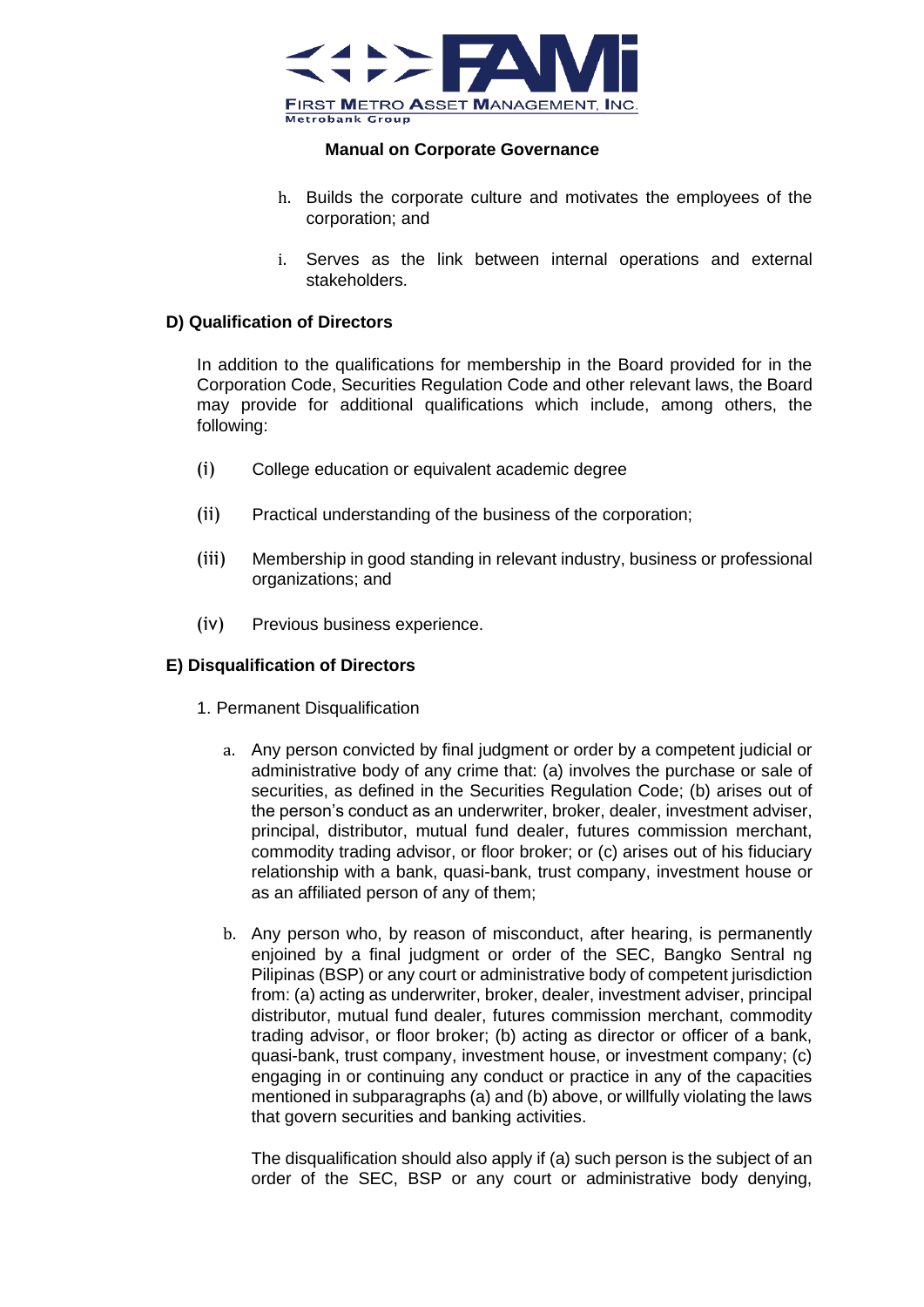

revoking or suspending any registration, license or permit issued to him under the Corporation Code, Securities Regulation Code or any other law administered by the SEC or BSP, or under any rule or regulation issued by the Commission or BSP; (b) such person has otherwise been restrained to engage in any activity involving securities and banking; or (c) such person is the subject of an effective order of a self-regulatory organization suspending or expelling him from membership, participation or association with a member or participant of the organization;

- c. Any person convicted by final judgment or order by a court, or competent administrative body of an offense involving moral turpitude, fraud, embezzlement, theft, estafa, counterfeiting, misappropriation, forgery, bribery, false affirmation, perjury or other fraudulent acts;
- d. Any person who has been adjudged by final judgment or order of the SEC, BSP, court, or competent administrative body to have willfully violated, or willfully aided, abetted, counseled, induced or procured the violation of any provision of the Corporation Code, Securities Regulation Code or any other law, rule, regulation or order administered by the SEC or BSP;
- e. Any person judicially declared as insolvent;
- f. Any person found guilty by final judgment or order of a foreign court or equivalent financial regulatory authority of acts, violations or misconduct similar to any of the acts, violations or misconduct enumerated previously;
- g. Conviction by final judgment of an offense punishable by imprisonment for more than six years, or a violation of the Corporation Code committed within five years prior to the date of his election or appointment; and
- h. Other grounds as the SEC may provide.
- 2. Temporary Disqualification
	- a. Absence in more than fifty percent (50%) of all regular and special meetings of the Board during his incumbency, or any 12-month period during the said incumbency, unless the absence is due to illness, death in the immediate family or serious accident. The disqualification should apply for purposes of the succeeding election;
	- b. Dismissal or termination for cause as director of any publicly-listed company, public company, registered issuer of securities and holder of a secondary license from the Commission. The disqualification should be in effect until he has cleared himself from any involvement in the cause that gave rise to his dismissal or termination;
	- c. If the beneficial equity ownership of an independent director in the corporation or its subsidiaries and affiliates exceeds two percent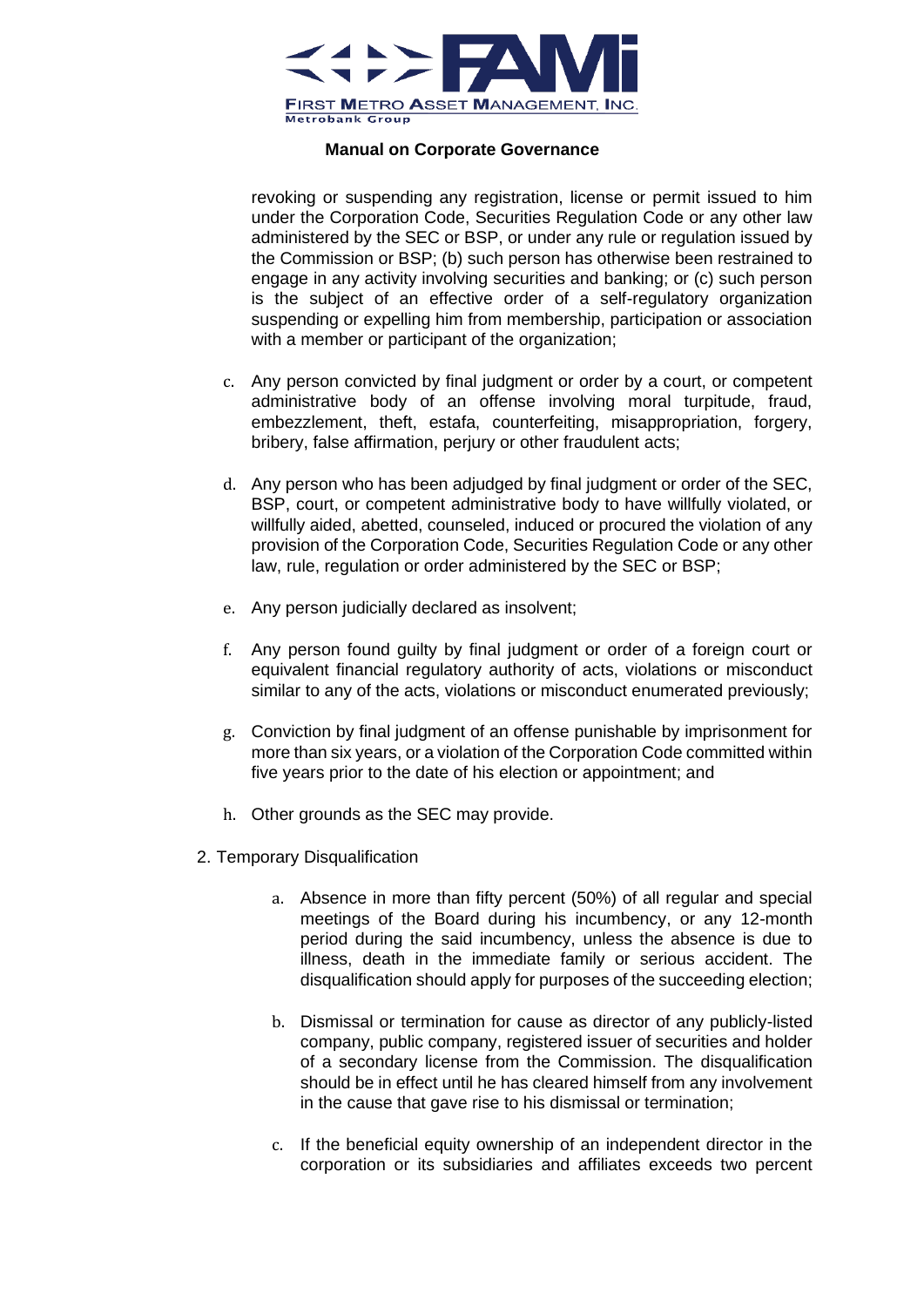

(2%) of its subscribed capital stock. The disqualification from being elected as an independent director is lifted if the limit is later complied with; and

d. If any of the judgments or orders cited in the grounds for permanent disqualification has not yet become final.

## **F) Responsibilities, Duties and Functions of the Board**

#### 1. **General Responsibility**

It is the Board's responsibility to foster the long-term success of the corporation, and to sustain its competitiveness and profitability in a manner consistent with its corporate objectives and the best interests of *its stockholders and other stakeholders*.

The Board shall formulate the corporation's vision, mission, strategic objectives, policies and procedures that shall guide its activities, including the means to effectively monitor Management's performance.

The Board members shall act on a fully informed basis, in good faith, with due diligence and care, and in the best interest of the company and all shareholders.

The Board shall oversee the development of and approve the company's business objectives and strategy, and monitor their implementation, in order to sustain the company's long-term viability and strength.

## 2. **Duties and Functions**

To ensure a high standard of best practice for the corporation, *its stockholders and other stakeholders,* the Board should conduct itself with honesty and integrity in the performance of, among others, the following duties and responsibilities:

- a) Implement a process for the selection of directors who can add value and contribute independent judgment to the formulation of sound corporate strategies and policies. Appoint competent, professional, honest and highly motivated management officers. Adopt an effective succession planning program for Management.
- b) Provide sound strategic policies and guidelines to the corporation on major capital expenditures. Establish programs that can sustain its long-term viability and strength. Periodically evaluate and monitor the implementation of such policies and strategies, including the business plans, operating budgets and Management's overall performance.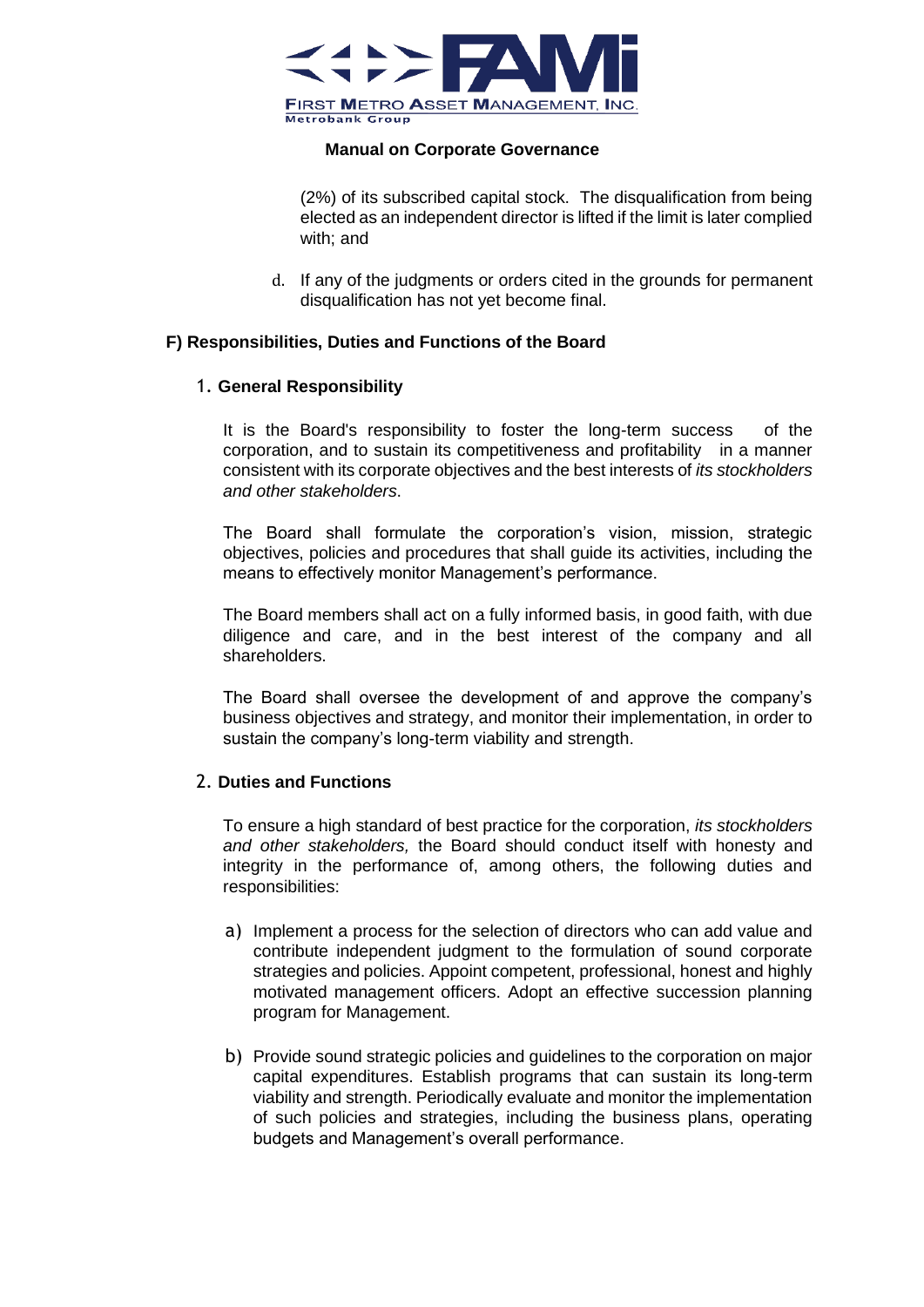

- c) Ensure the corporation's faithful compliance with all applicable laws, regulations and best business practices.
- d) Establish and maintain an investor relations program that will keep the stockholders informed of important developments in the corporation. If feasible, the CEO or CFO shall exercise oversight responsibility over this program.
- e) Identify the corporation's *stakeholders* in the community in which it operates or are directly affected by its operations and formulate a clear policy of accurate, timely and effective communication with them.
- f) Adopt a system of check and balance with the Board. A regular review of the effectiveness of such system should be conducted to ensure the integrity of the decision-making and reporting processes at all times. There should be a continuing review of the corporation's internal control system in order to maintain its adequacy and effectiveness.
- g) Identify key risk areas and performance indicators and monitor these factors with due diligence to enable the corporation to anticipate and prepare for possible threats to its operational and financial viability.
- h) Formulate and implement policies and procedures that would ensure the integrity and transparency of related party transactions between and among the corporation and its parent company, joint ventures, subsidiaries, associates, affiliates, major stockholders, officers and directors, including their spouses, children and dependent siblings and parents and of interlocking director relationships by members of the Board.
- i) Constitute an Audit Committee and such other committees it deems necessary to assist the Board in the performance of its duties and responsibilities.
- j) Establish and maintain an alternative dispute resolution system in the corporation that can amicably settle conflicts or differences between the corporation and its stockholders, and the corporation and third parties, including regulatory authorities.
- k) Meet at such times or frequency as may be needed. The minutes of such meetings should be duly recorded. Independent views during Board meetings should be encouraged and given due consideration.
- l) Keep the activities and decisions of the Board within its authority under the articles of incorporation and by-laws, and in accordance with existing laws, rules and regulations.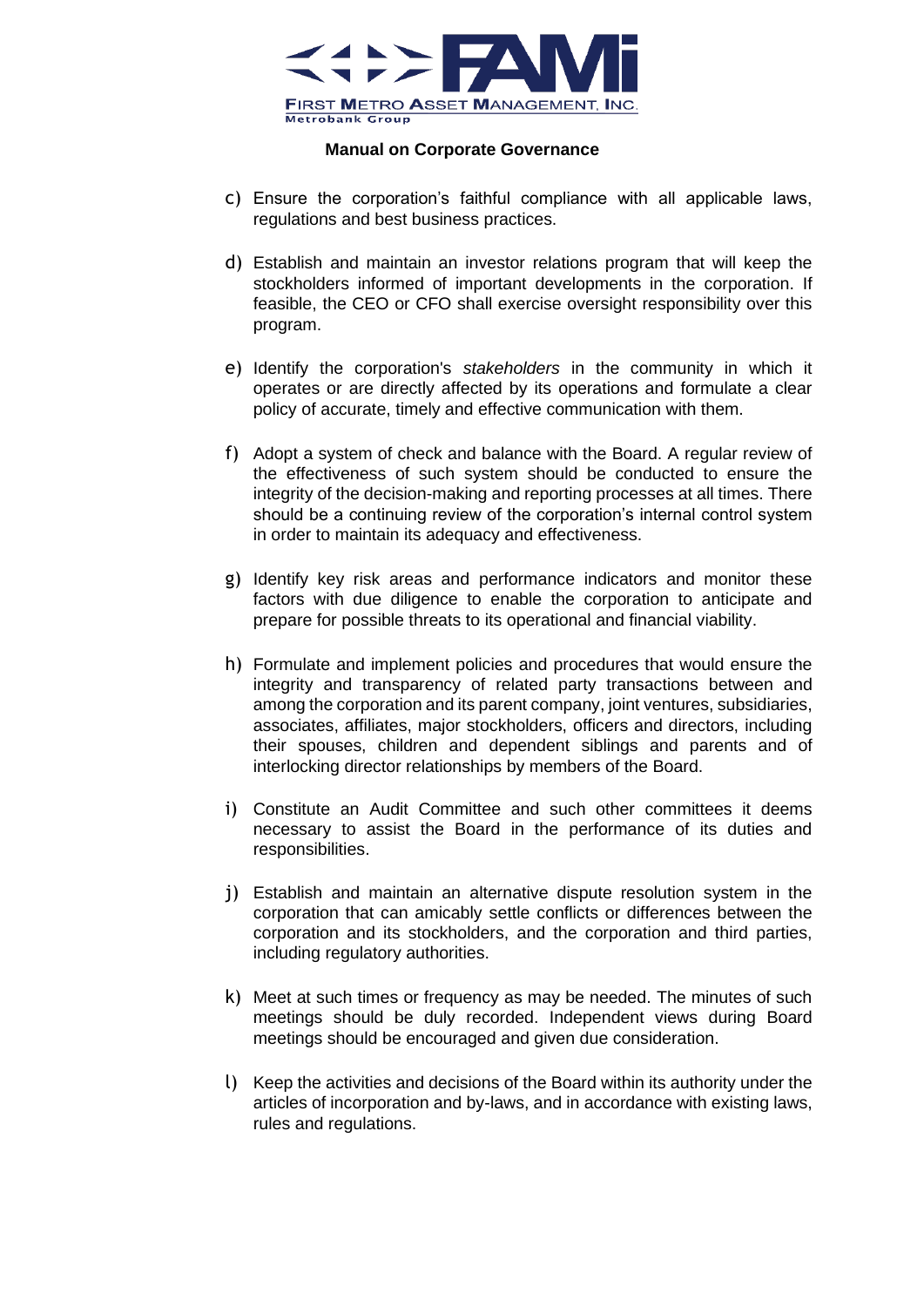

m) Appoint a Compliance Officer who shall have a rank of at least vice president. In the absence of such appointment, the Corporate Secretary, preferably a lawyer, shall act as Compliance Officer.

## **G) Specific Duties and Responsibilities of a Director**

A director's office is one of trust and confidence. A director should act in the best interest of the corporation in a manner characterized by transparency, accountability and fairness. He should also exercise leadership, prudence and integrity in directing the corporation towards sustained progress.

A director should observe the following norms of conduct:

(i) Conduct fair business transactions with the corporation and ensure that his personal interest does not conflict with the interests of the corporation.

The basic principle to be observed is that a director should not use his position to profit or gain some benefit or advantage for himself and/or his related interests. He should avoid situations that may compromise his impartiality. If an actual or potential conflict of interest may arise on the part of a director, he should fully and immediately disclose it and should not participate in the decision-making process. A director who has a continuing material conflict of interest should seriously consider resigning from his position.

A conflict of interest shall be considered material if the director's personal or business interest is antagonistic to that of the corporation, or stands to acquire or gain financial advantage at the expense of the corporation.

(ii) Devote the time and attention necessary to properly and effectively perform his duties and responsibilities.

A director should devote sufficient time to familiarize himself with the corporation's business. He should be constantly aware of and knowledgeable with the corporation's operations to enable him to meaningfully contribute to the Board's work. He should attend and actively participate in Board and committee meetings, review meeting materials and, if called for, ask questions or seek explanation.

(iii) Act judiciously.

Before deciding on any matter brought before the Board, a director should carefully evaluate the issues and, if necessary, make inquiries and request clarification.

(iv) Exercise independent judgment.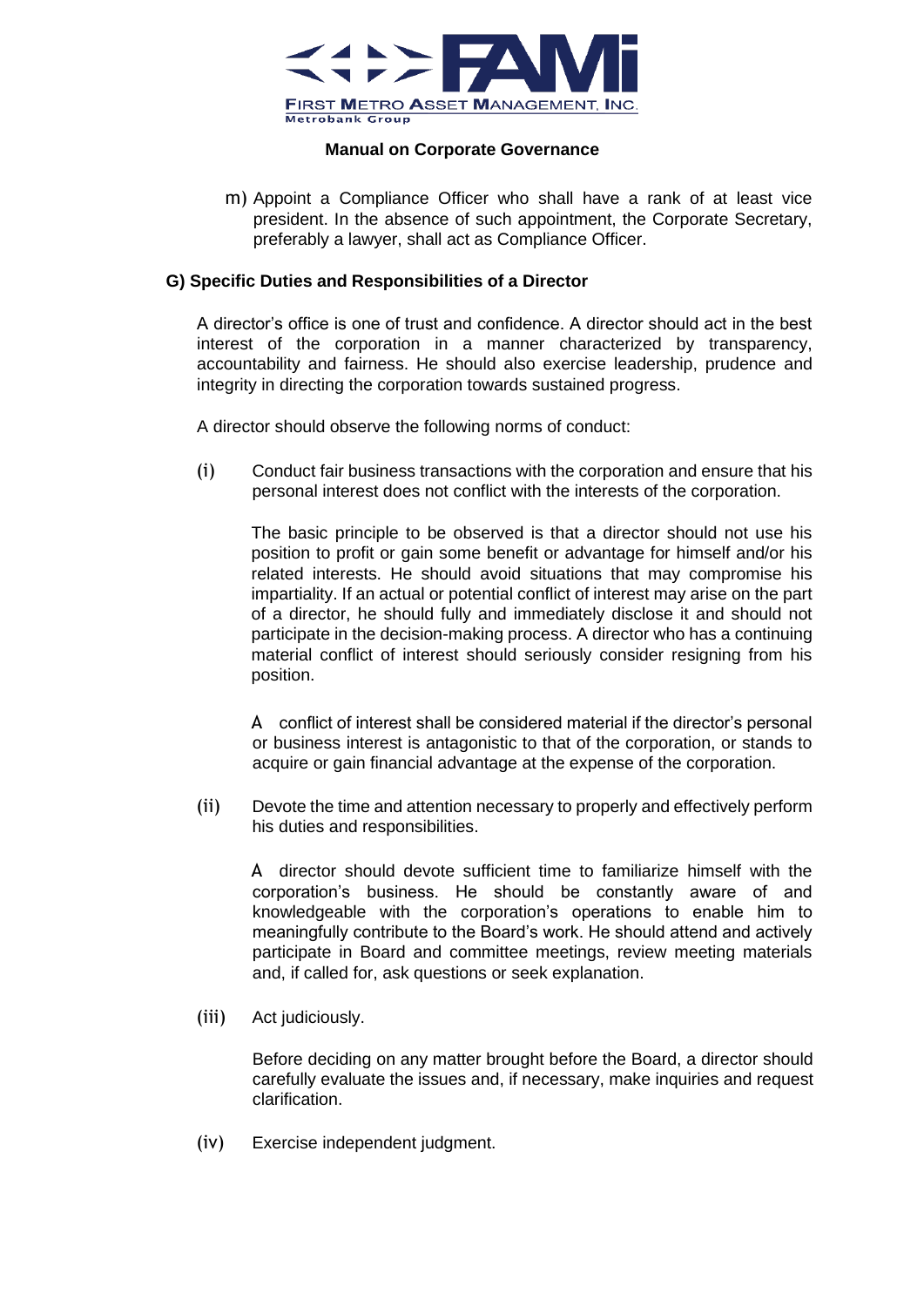

A director should view each problem or situation objectively. If a disagreement with other director arises, he should carefully evaluate and explain his position. He should not be afraid to take an unpopular position. Corollarily, he should support plans and ideas that he thinks are beneficial to the corporation.

(v) Observe confidentiality.

A director should keep secure and confidential all non-public information he may acquire or learn by reason of his position as director. He should not reveal confidential information to unauthorized persons without the authority of the Board.

#### **H) Internal Control Responsibilities of the Board**

The control environment of the corporation consists of (a) the Board which ensures that the corporation is properly and effectively managed and supervised; (b) a Management that actively manages and operates the corporation in a sound and prudent manner; (c) the organizational and procedural controls supported by effective management information and risk management reporting systems; and (d) an independent audit mechanism to monitor the adequacy and effectiveness of the corporation's governance, operations, and information systems, including the reliability and integrity of financial and operational information, the effectiveness and efficiency of operations, the safeguarding of assets, and compliance with laws, rules, regulations and contracts.

- (i) The minimum internal control mechanisms for the performance of the Board's oversight responsibility may include:
	- a) Definition of the duties and responsibilities of the CEO who is ultimately accountable for the corporation's organizational and operational controls;
	- b) Selection of the person who possesses the ability integrity and expertise essential for the position of CEO;
	- c) Evaluation of proposed senior management appointments;
	- d) Selection and appointment of qualified and competent management officers; and
	- e) Review of the corporation's human resource policies conflict of interest situations, compensation program for employees, and management succession plan.
- (ii) The scope and particulars of the systems of effective organizational and operational controls may differ among corporations depending on, among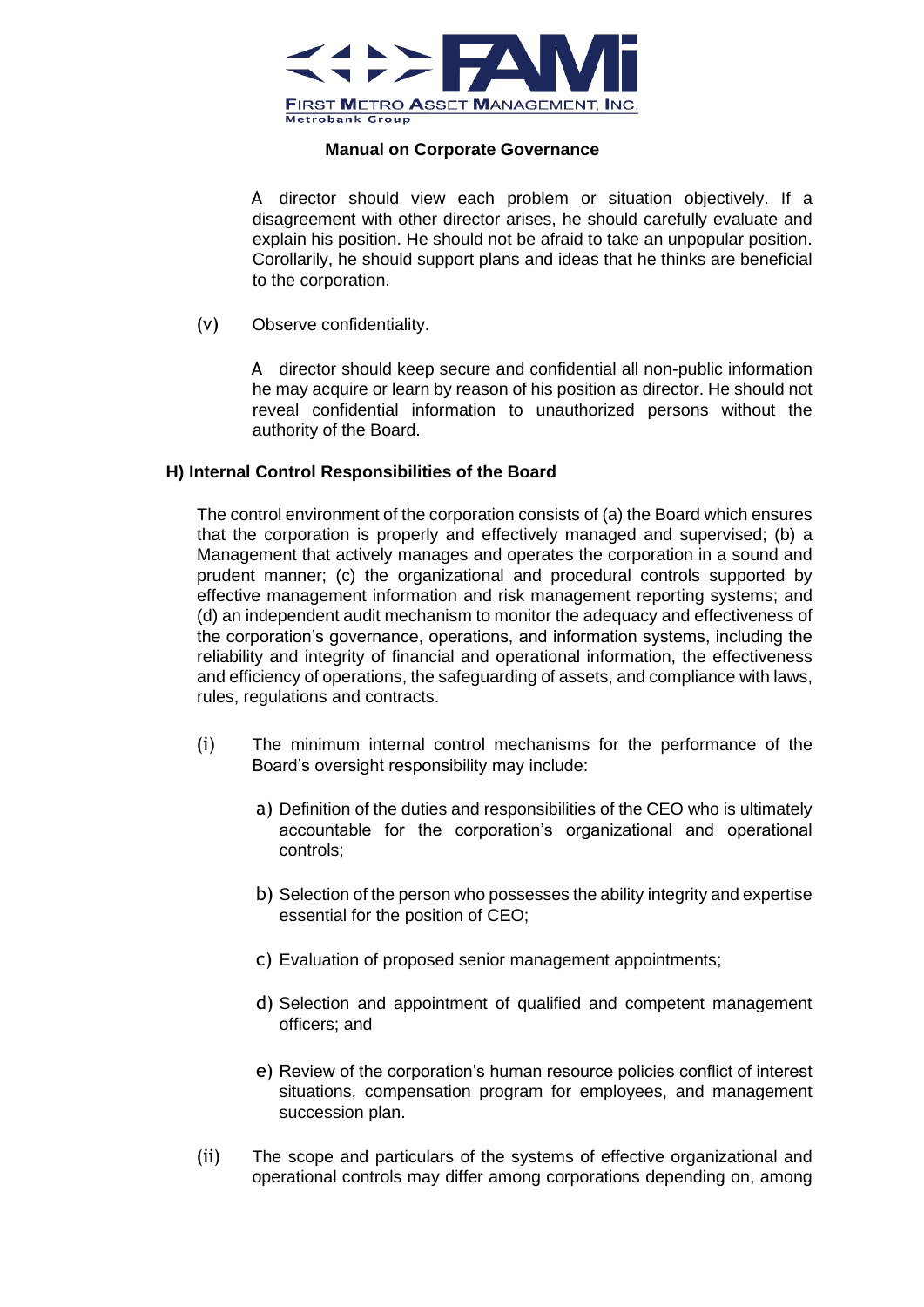

others, the following factors: nature and complexity of the business and the business culture; volume, size and complexity of transactions; degree of risks involved; degree of centralization and delegation of authority; extent and effectiveness of information technology; and extent of regulatory compliance.

(iii) A corporation may establish an internal audit system that can reasonably assure the Board, Management and stockholders that its key organizational and operational controls are faithfully complied with. The Board may appoint an Internal Auditor to perform the audit function, and may require him to report to a level in the organization that allows the internal audit activity to fulfill its mandate. The Internal Auditor shall be guided by the International Standards on Professional Practice of Internal Auditing.

#### **I) Board Meetings and Quorum Requirement**

The members of the Board should attend its regular and special meetings in person or through teleconferencing conducted in accordance with the rules and regulations of the Commission.

Independent directors should always attend Board meetings. Unless otherwise provided in the by-laws, their absence shall not affect the quorum requirement. However, the Board may, to promote transparency, require the presence of at least one independent director in all its meetings.

To monitor the directors' compliance with the attendance requirements, corporations shall submit to the Commission, on or before January 30 of the following year, a sworn certification about the directors' record of attendance in Board meetings. The certification may be submitted through SEC Form 17-C or in a separate filing.

#### **J) Remuneration of Directors and Officers**

The levels of remuneration of the corporation should be sufficient to be able to attract and retain the services of qualified and competent directors and officers. A portion of the remuneration of executive directors may be structured or be based on corporate and individual performance.

Corporations may establish formal and transparent procedures for the development of a policy on executive remuneration or determination of remuneration levels for individual directors and officers depending on the particular needs of the corporation. No director should participate in deciding on his remuneration.

The corporation's annual reports and information and proxy statements shall include a clear, concise and understandable disclosure of all fixed and variable compensation that may be paid, directly or indirectly, to its directors and top four (4) management officers during the preceding fiscal year.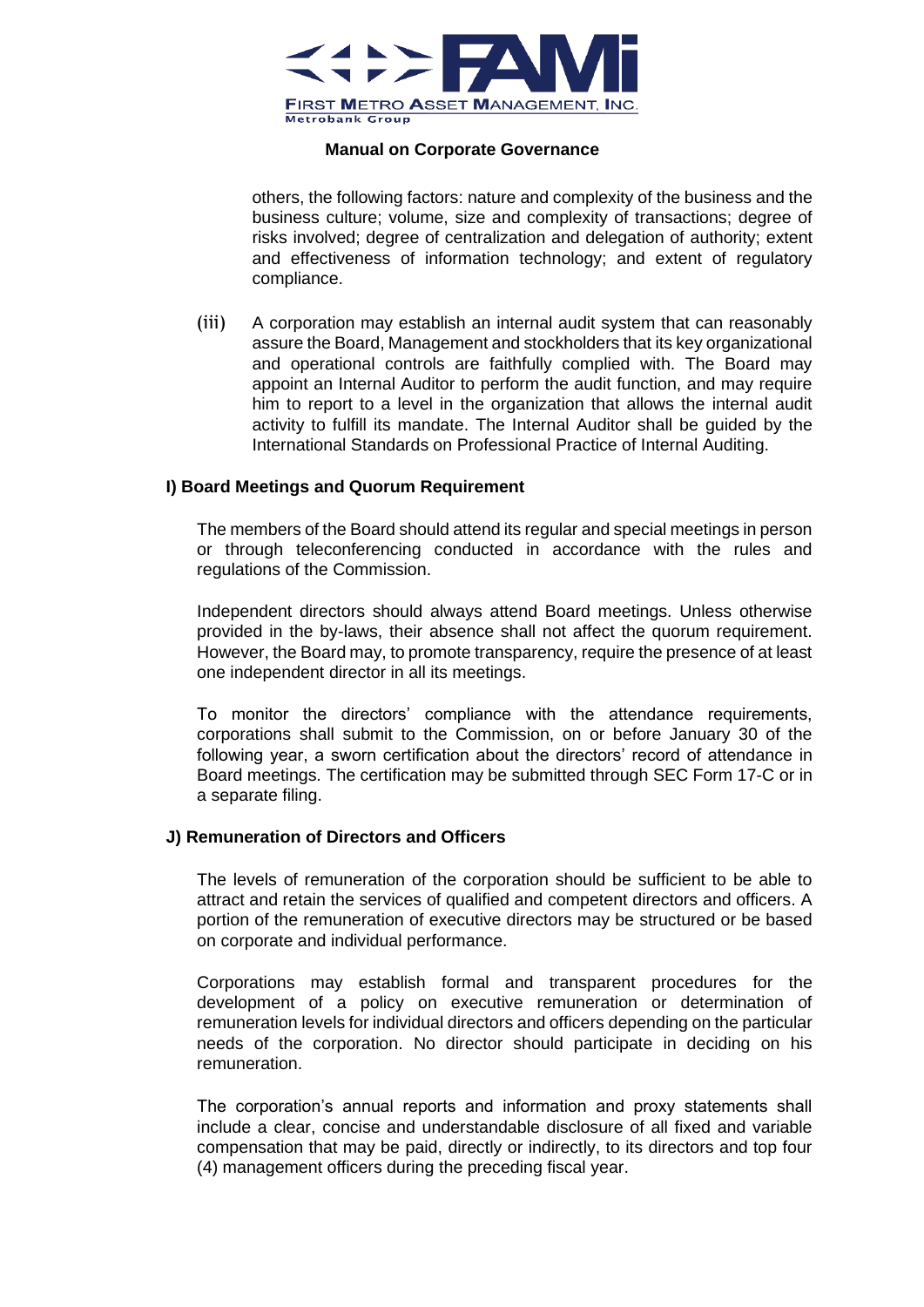

To protect the funds of a corporation, the Commission may, in exceptional cases, e.g. when a corporation is under receivership or rehabilitation, regulate the payment of the compensation, allowances, fees and fringe benefits to its directors and officers.

#### **K) Board Committees**

The Board shall constitute the proper committees to assist it in good corporate governance.

(i) The Audit Committee shall consist of at least three (3) directors who shall preferably have an accounting and finance backgrounds. One of whom shall be an independent director and another with audit experience. The chair of the Audit Committee should be an independent director.

The Audit Committee is responsible for overseeing the senior management in establishing and maintaining an adequate, effective and efficient internal control framework. It ensures that systems and processes are designed to provide assurance in areas including reporting, monitoring compliance with laws, regulations and internal policies, efficiency and effectiveness of operations, and safeguarding of assets.

The Audit Committee has the following duties and responsibilities, among others:

- a. Recommends the approval the Internal Audit Charter (IA Charter), which formally defines the role of Internal Audit and the audit plan as well as oversees the implementation of the IA Charter;
- b. Through the Internal Audit (IA) Department, monitors and evaluates the adequacy and effectiveness of the corporation's internal control system, integrity of financial reporting, and security of physical and information assets. Well-designed internal control procedures and processes that will provide a system of checks and balances should be in place in order to (a) safeguard the company's resources and ensure their effective utilization, (b) prevent occurrence of fraud and other irregularities, (c) protect the accuracy and reliability of the company's financial data, and (d) ensure compliance with applicable laws and regulations;
- c. Oversees the Internal Audit Department, and recommends the appointment and/or grounds for approval of an internal audit head or Chief Audit Executive (CAE). The Audit Committee should also approve the terms and conditions for outsourcing internal audit services;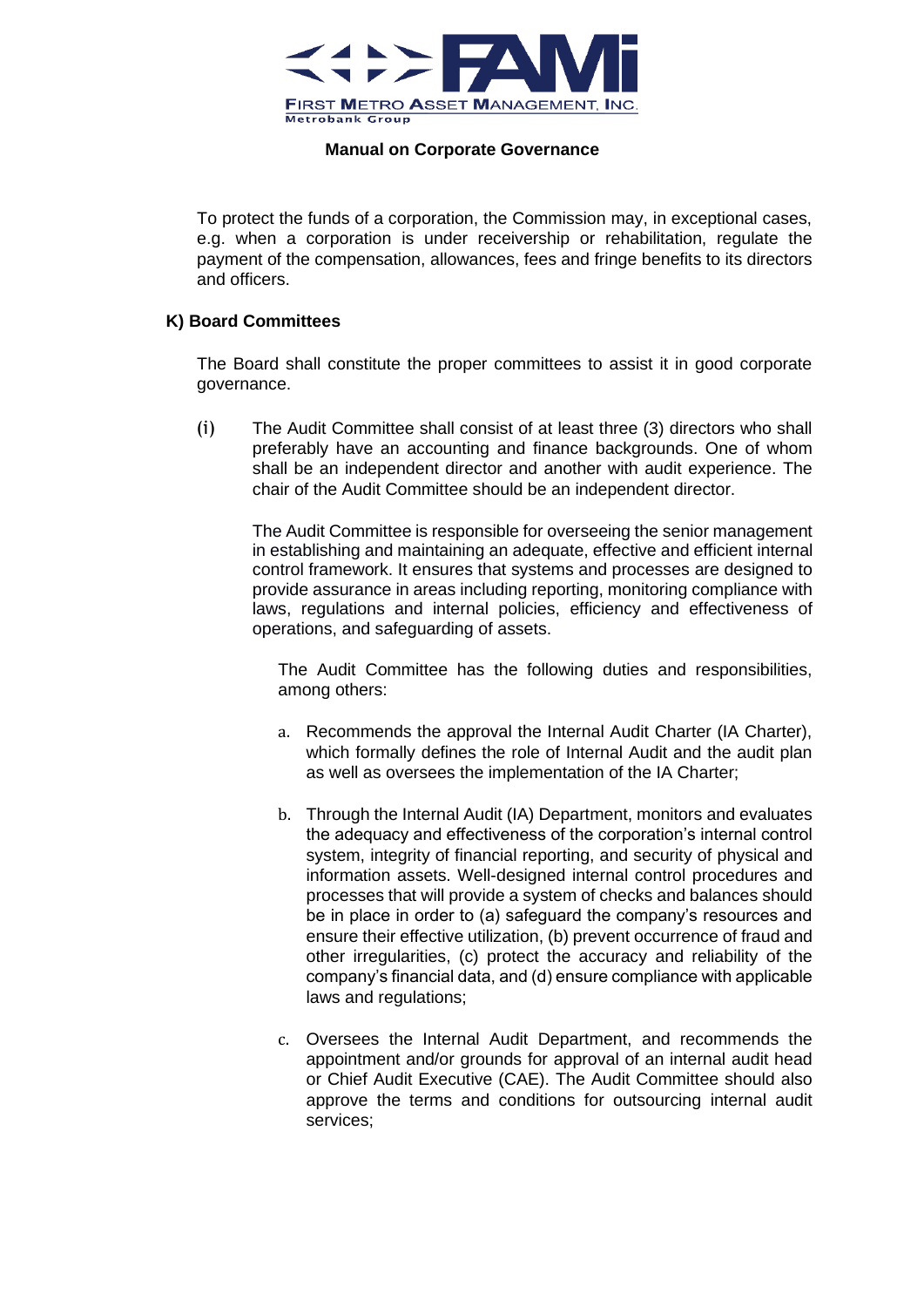

- d. Establishes and identifies the reporting line of the Internal Auditor to enable him to properly fulfill his duties and responsibilities. For this purpose, he should directly report to the Audit Committee;
- e. Reviews and monitors Management's responsiveness to the Internal Auditor's findings and recommendations;
- f. Prior to the commencement of the audit, discusses with the External Auditor the nature, scope and expenses of the audit, and ensures the proper coordination if more than one audit firm is involved in the activity to secure proper coverage and minimize duplication of efforts;
- g. Evaluates and determines the non-audit work, if any, of the External Auditor, and periodically reviews the non-audit fees paid to the External Auditor in relation to the total fees paid to him and to the corporation's overall consultancy expenses. The committee should disallow any non-audit work that will conflict with his duties as an External Auditor or may pose a threat to his independence<sup>2</sup>. The nonaudit work, if allowed, should be disclosed in the corporation's Annual Report and Annual Corporate Governance Report;
- h. Reviews and approves the Interim and Annual Financial Statements before their submission to the Board, with particular focus on the following matters:
	- Any change/s in accounting policies and practices
	- Areas where a significant amount of judgment has been exercised
	- Significant adjustments resulting from the audit
	- Going concern assumptions
	- Compliance with accounting standards
	- Compliance with tax, legal and regulatory requirements
- i. Reviews the disposition of the recommendations in the External Auditor's management letter;
- j. Performs oversight functions over the corporation's Internal and External Auditors. It ensures the independence of Internal and External Auditors, and that both auditors are given unrestricted access to all records, properties and personnel to enable them to perform their respective audit functions;
- k. Coordinates, monitors and facilitates compliance with laws, rules and regulations;

<sup>2</sup> As defined under the Code of Ethics for Professional Accountants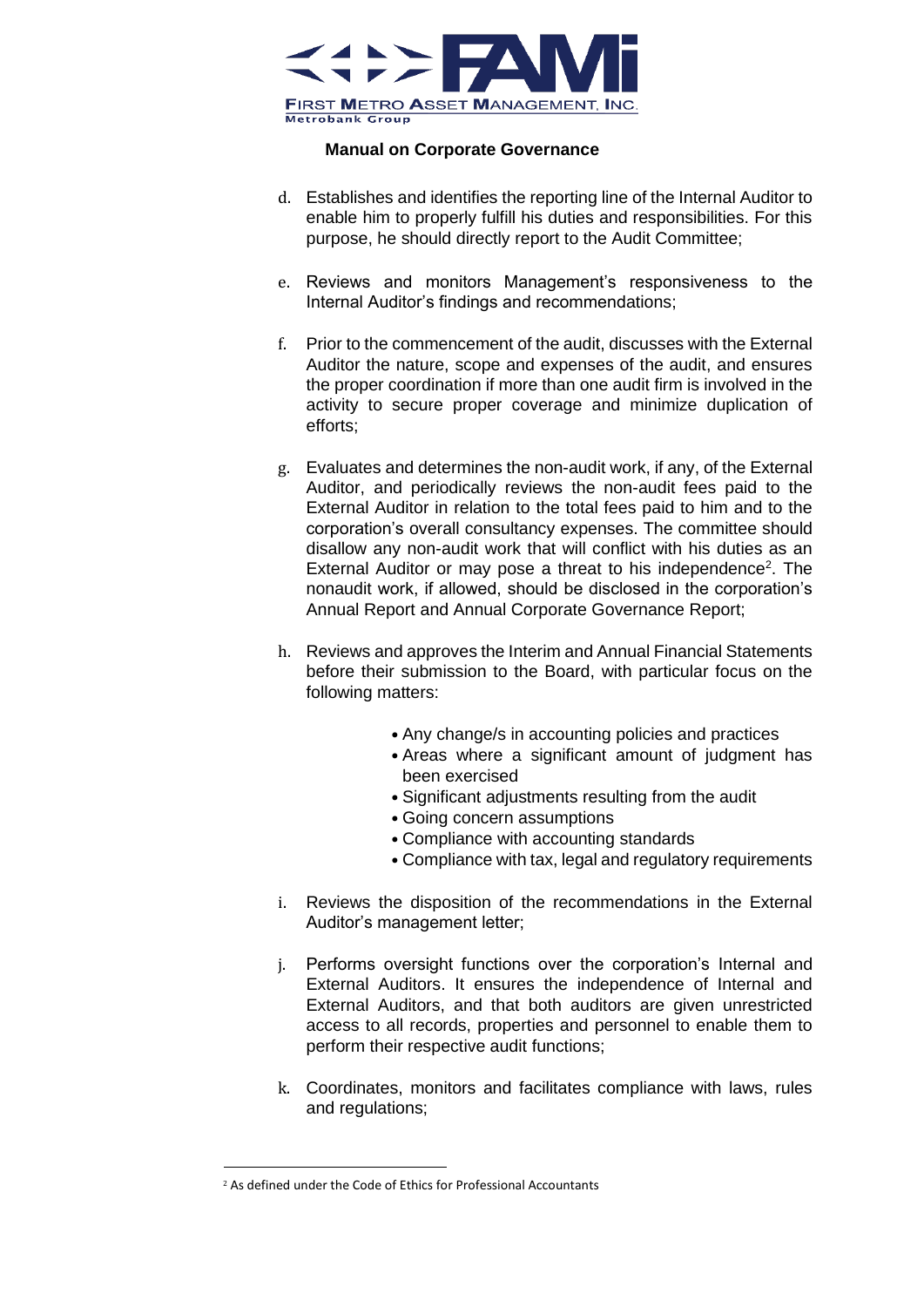

- l. Recommends to the Board the appointment, reappointment, removal and fees of the External Auditor, duly accredited by the Commission, who undertakes an independent audit of the corporation, and provides an objective assurance on the manner by which the financial statements should be prepared and presented to the stockholders; and
- m. In case the company does not have a Board Risk Oversight Committee and/or Related Party Transactions Committee, performs the functions of said committees as provided under Recommendations 3.4 and 3.5.

The Audit Committee meets with the Board at least every quarter without the presence of the CEO or other management team members, and periodically meets with the head of the internal audit.

(ii) The Board may also organize a Nomination Committee, which may be composed of at least three (3) members and one of whom should be an independent director, to review and evaluate the qualifications of all persons nominated to the Board and other appointments that require Board approval, and to assess effectiveness of the Board's processes and procedures in the election or replacement of directors.

> ii.a. It is the Board's responsibility to develop a policy on board nomination, which is contained in the company's Manual on Corporate Governance. The policy should encourage shareholders' participation by including procedures on how the Board accepts nominations from minority shareholders. The policy should also promote transparency of the Board's nomination and election process.

> The nomination and election process also includes the review and evaluation of the qualifications of all persons nominated to the Board, including whether candidates: (1) possess the knowledge, skills, experience, and particularly in the case of non-executive directors, independence of mind given their responsibilities to the Board and in light of the entity's business and risk profile; (2) have a record of integrity and good repute; (3) have sufficient time to carry out their responsibilities; and (4) have the ability to promote a smooth interaction between board members. A good practice is the use of professional search firms or external sources when searching for candidates to the Board.

> In addition, the process also includes monitoring the qualifications of the directors. The qualifications and grounds for disqualification are contained in the company's Manual on Corporate Governance.

> The Board may also organize a Compensation or Remuneration Committee which may be composed of at least three (3) members and one of whom shall be an independent director to establish a formal and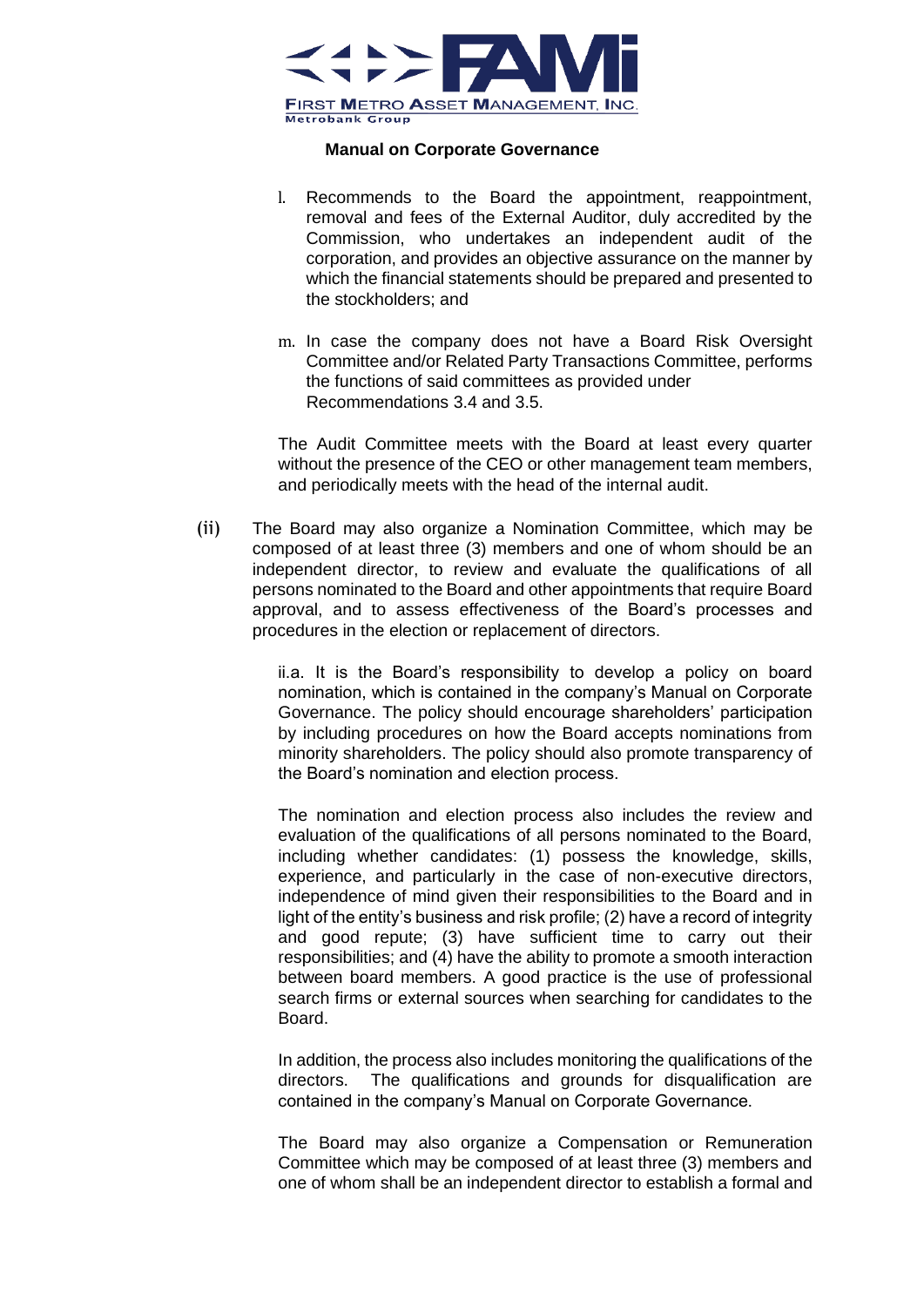

transparent procedure for developing a policy on remuneration of directors and officers to ensure that their compensation is consistent with the corporation's culture strategy and the business environment in which it operates. The company should provide a clear disclosure of its policies and procedure for setting Board and executive remuneration, as well as the level and mix of the same in the Annual Corporate Governance Report. Also, companies should disclose the remuneration on an individual basis, including termination and retirement provisions.

(iii) The Board may also organize a Corporate Governance Committee composed of at least three (3) members of the Board, two (2) of whom shall be independent directors.

> The Corporate Governance Committee (CG Committee) is tasked with ensuring compliance with and proper observance of corporate governance principles and practices. It has the following duties and functions, among others:

- a. Oversees the implementation of the corporate governance framework and periodically reviews the said framework to ensure that it remains appropriate in light of material changes to the corporation's size, complexity and business strategy, as well as its business and regulatory environments;
- b. Oversees the periodic performance evaluation of the Board and its committees as well as executive management, and conducts an annual self-evaluation of its performance;
- c. Ensures that the results of the Board evaluation are shared, discussed, and that concrete action plans are developed and implemented to address the identified areas for improvement;
- d. Recommends continuing education/training programs for directors, assignment of tasks/projects to board committees, succession plan for the board members and senior officers, and remuneration packages for corporate and individual performance;
- e. Adopts corporate governance policies and ensures that these are reviewed and updated regularly, and consistently implemented in form and substance;
- f. Proposes and plans relevant trainings for the members of the Board;
- g. Determines the nomination and election process for the company's directors and has the special duty of defining the general profile of board members that the company may need and ensuring appropriate knowledge, competencies and expertise that complement the existing skills of the Board; and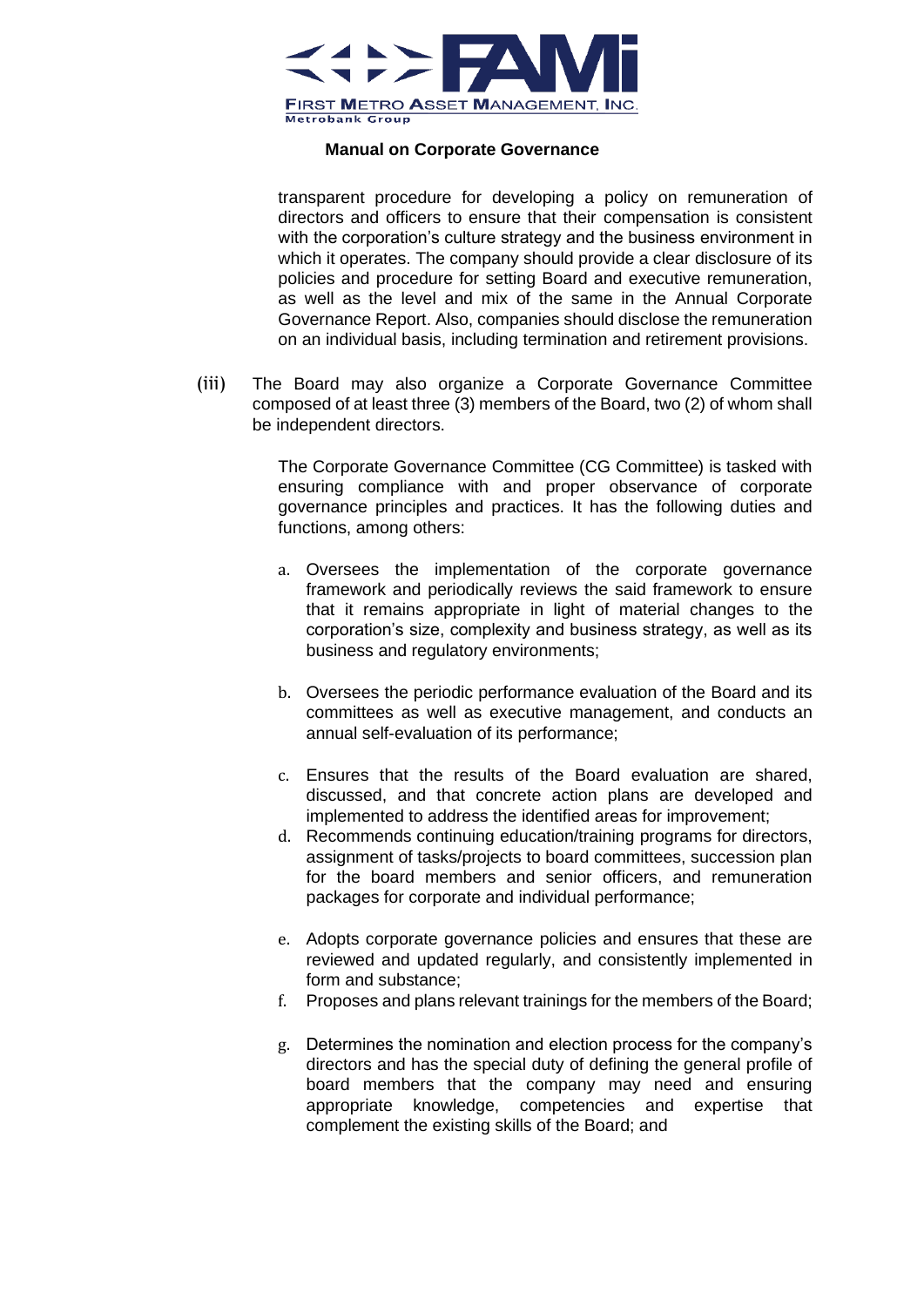

h. Establishes a formal and transparent procedure to develop a policy for determining the remuneration of directors and officers that is consistent with the corporation's culture and strategy as well as the business environment in which it operates.

The establishment of a Corporate Governance Committee does not preclude companies from establishing separate Remuneration or Nomination Committees, if they deem necessary.

V. The Board may also organize a Related Party Transaction (RPT) Committee should be composed of at least three non-executive directors, two of whom should be independent, including the Chairman.

The following are the functions of the RPT Committee, among others:

- a. Evaluates on an ongoing basis existing relations between and among businesses and counterparties to ensure that all related parties are continuously identified, RPTs are monitored, and subsequent changes in relationships with counterparties (from nonrelated to related and vice versa) are captured. Related parties, RPTs and changes in relationships should be reflected in the relevant reports to the Board and regulators/supervisors;
- b. Evaluates all material RPTs to ensure that these are not undertaken on more favorable economic terms (e.g., price, commissions, interest rates, fees, tenor, collateral requirement) to such related parties than similar transactions with nonrelated parties under similar circumstances and that no corporate or business resources of the company are misappropriated or misapplied, and to determine any potential reputational risk issues that may arise as a result of or in connection with the transactions. In evaluating RPTs, the Committee takes into account, among others, the following:
	- 1. The related party's relationship to the company and interest in the transaction;
	- 2. The material facts of the proposed RPT, including the proposed aggregate value of such transaction;
	- 3. The benefits to the corporation of the proposed RPT;
	- 4. The availability of other sources of comparable products or services; and
	- 5. An assessment of whether the proposed RPT is on terms and conditions that are comparable to the terms generally available to an unrelated party under similar circumstances. The company should have an effective price discovery system in place and exercise due diligence in determining a fair price for RPTs;
- c. Ensures that appropriate disclosure is made, and/or information is provided to regulating and supervising authorities relating to the company's RPT exposures, and policies on conflicts of interest or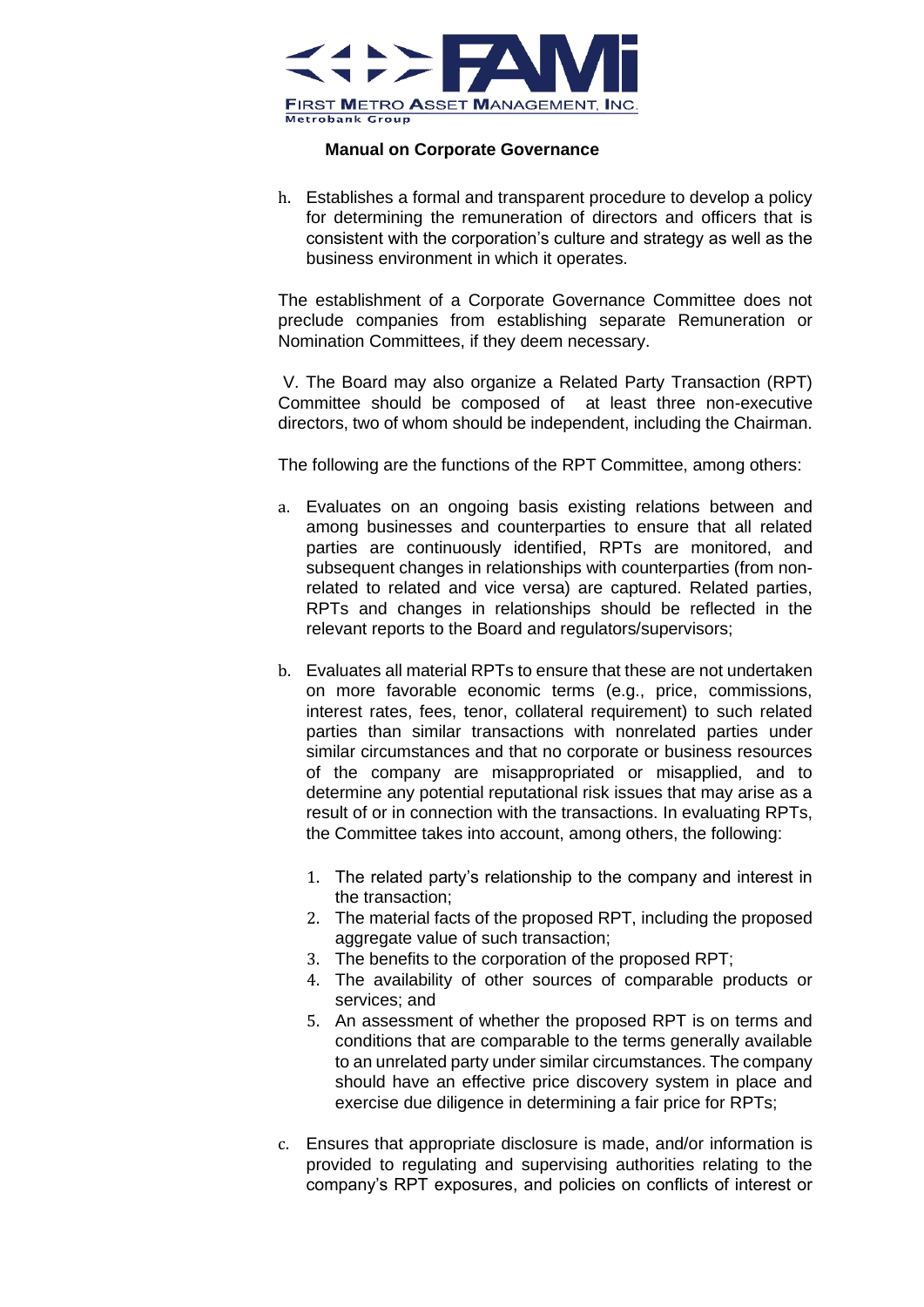

potential conflicts of interest. The disclosure should include information on the approach to managing material conflicts of interest that are inconsistent with such policies, and conflicts that could arise as a result of the company's affiliation or transactions with other related parties;

- d. Reports to the Board of Directors on a regular basis, the status and aggregate exposures to each related party, as well as the total amount of exposures to all related parties;
- e. Ensures that transactions with related parties, including write-off of exposures are subject to a periodic independent review or audit process; and
- f. Oversees the implementation of the system for identifying, monitoring, measuring, controlling, and reporting RPTs, including a periodic review of RPT policies and procedures.

## **L) The Corporate Secretary**

The Corporate Secretary is primarily responsible to the corporation and its shareholders, and not to the Chairman or President of the Company and has, among others, the following duties and responsibilities:

- a. Assists the Board and the board committees in the conduct of their meetings, including preparing an annual schedule of Board and committee meetings and the annual board calendar, and assisting the chairs of the Board and its committees to set agendas for those meetings;
- b. Safe keeps and preserves the integrity of the minutes of the meetings of the Board and its committees, as well as other official records of the corporation;
- c. Keeps abreast on relevant laws, regulations, all governance issuances, relevant industry developments and operations of the corporation, and advises the Board and the Chairman on all relevant issues as they arise;
- d. Works fairly and objectively with the Board, Management and stockholders and contributes to the flow of information between the Board and management, the Board and its committees, and the Board and its stakeholders, including shareholders;
- e. Advises on the establishment of board committees and their terms of reference;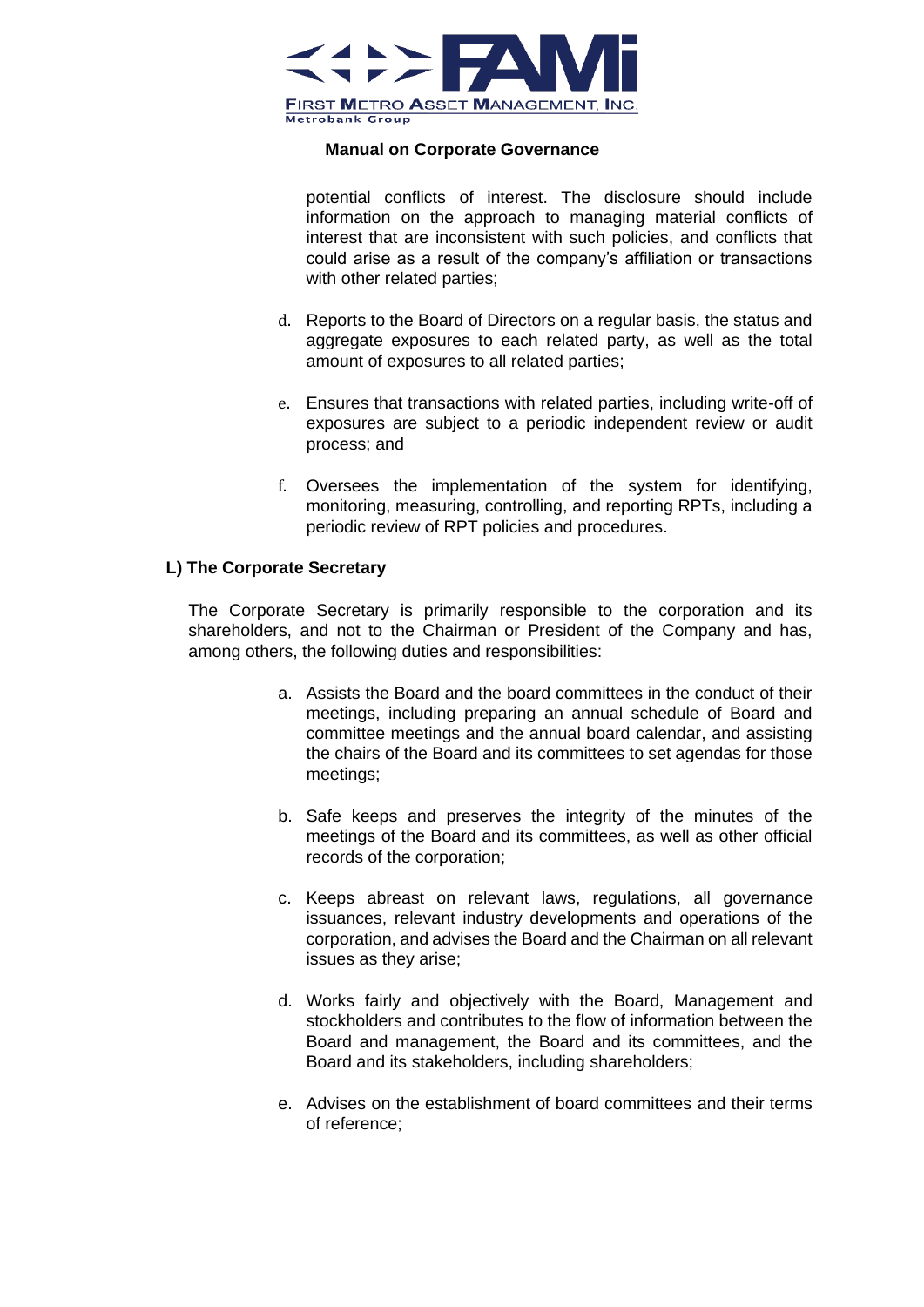

- f. Informs members of the Board, in accordance with the by-laws, of the agenda of their meetings at least five working days in advance, and ensures that the members have before them accurate information that will enable them to arrive at intelligent decisions on matters that require their approval;
- g. Attends all Board meetings, except when justifiable causes, such as illness, death in the immediate family and serious accidents, prevent him/her from doing so;
- h. Performs required administrative functions;
- i. Oversees the drafting of the by-laws and ensures that they conform with regulatory requirements; and
- j. Performs such other duties and responsibilities as may be provided by the SEC.

#### **M) The Compliance Officer**

The Compliance Officer is a member of the company's management team in charge of the compliance function. Similar to the Corporate Secretary, he/she is primarily liable to the corporation and its shareholders, and not to the Chairman or President of the company. He/she has, among others, the following duties and responsibilities:

- a. Ensures proper onboarding of new directors (i.e., orientation on the company's business, charter, articles of incorporation and by-laws, among others);
- b. Monitors, reviews, evaluates and ensures the compliance by the corporation, its officers and directors with the relevant laws, this Code, rules and regulations and all governance issuances of regulatory agencies;
- c. Reports the matter to the Board if violations are found and recommends the imposition of appropriate disciplinary action;
- d. Ensures the integrity and accuracy of all documentary submissions to regulators:
- e. Appears before the SEC when summoned in relation to compliance with this Code;
- f. Collaborates with other departments to properly address compliance issues, which may be subject to investigation;
- g. Identifies possible areas of compliance issues and works towards the resolution of the same;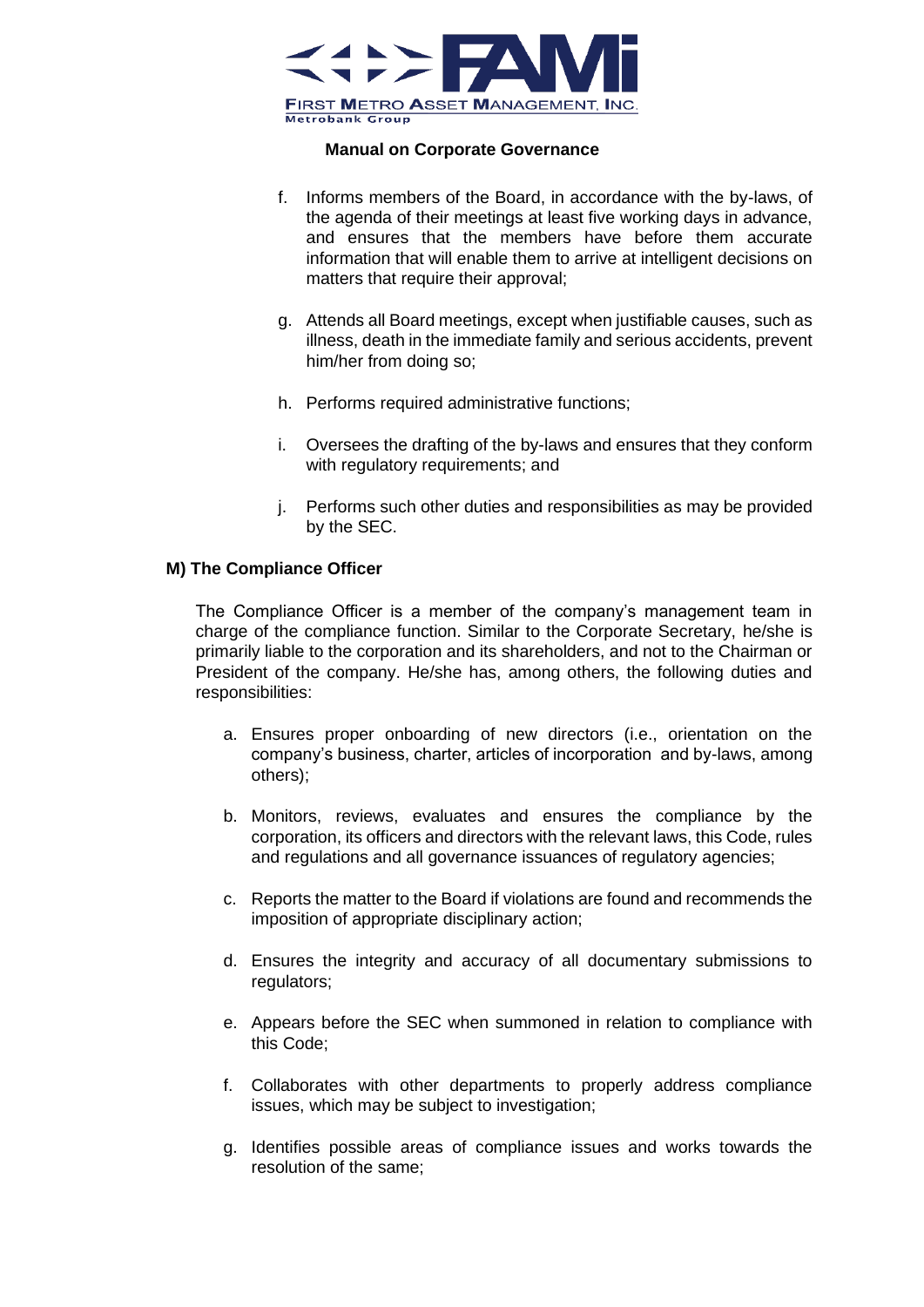

- h. Ensures the attendance of board members and key officers to relevant trainings; and
- i. Performs such other duties and responsibilities as may be provided by the SEC.

## **5 Adequate and Timely Information**

To enable the members of the Board to properly fulfill their duties and responsibilities, Management should provide them with complete, adequate and timely information about matters to be taken in their meetings.

Reliance on information volunteered by Management would not be sufficient in all circumstances and further inquiries may have to be made by a member of the Board to enable him to properly perform his duties and responsibilities. Hence the members should be given independent access to Management and the Corporate Secretary.

The information may include the background or explanation on matters brought before the Board disclosures, budgets forecast and internal financial documents.

The members, either individually or as a Board, and in furtherance of their duties and responsibilities, should have access to independent professional advice at the corporation's expense.

#### **6 Accountability and Audit**

A) The Board is primarily accountable to the stockholders. It should provide them with a balanced and comprehensible assessment of the corporation's performance, position and prospects on a quarterly basis, including interim and other reports that could adversely affect its business, as well as reports to regulators that are required by law.

Thus, it is essential that Management provide all members of the Board with accurate and timely information that would enable the Board to comply with its responsibilities to the stockholders.

Management should formulate, under the supervision of the Audit Committee, the rules and procedures on financial reporting and internal control in accordance with the following quidelines:

(i) The extent of its responsibility in the preparation of the financial statements of the corporation, with the corresponding delineation of the responsibilities that pertain to the external auditor, should be clearly explained;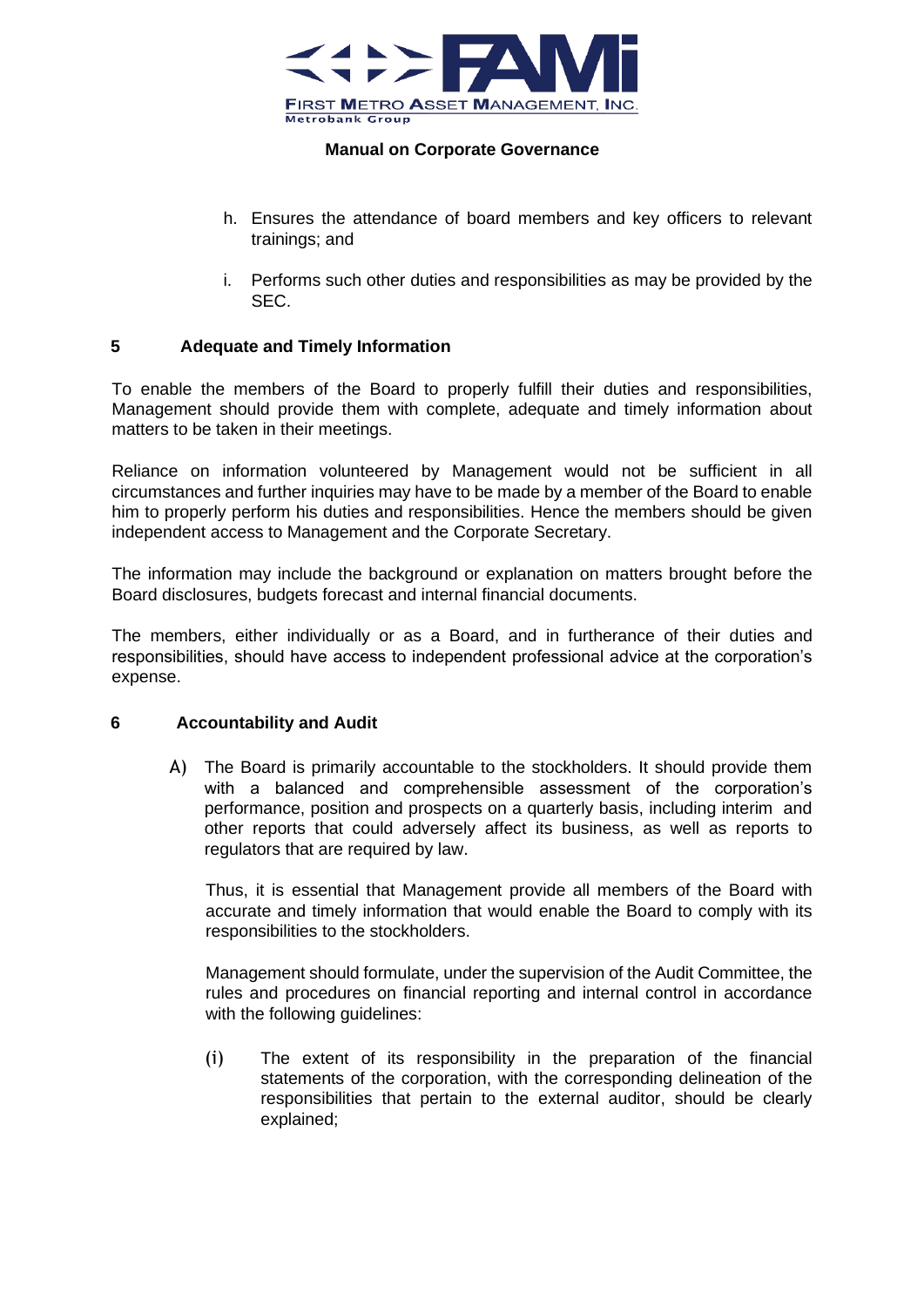

- (ii) An effective system of internal control that will ensure the integrity of the financial reports and protection of the assets of the corporation for the benefit of all *stockholders and other stakeholders*;
- (iii) On the basis of the approved audit plans, internal audit examinations should cover, at the minimum, the evaluation of the adequacy and effectiveness of controls that cover the corporation's governance, operations and information systems, including the reliability and integrity of financial and operational information, effectiveness and efficiency of operations, protection of assets, and compliance with contracts, laws, rues and regulations;
- (iv) The corporation should consistently comply with the financial reporting requirements of the Commission;
- (v) The external auditor should be rotated or changed every five (5) years or earlier, or the signing partner of the external auditing firm assigned to the corporation, should be changed with the same frequency. The Internal Auditor should submit to the Audit Committee and Management an annual report on the internal audit department's activities, responsibilities and performance relative to the audit plans and strategies as approved by the Audit Committee. The annual report should include significant risk exposures, control issues and such other matters as may be needed or requested by the Board and Management. The Internal Auditor should certify that he conducts his activities in accordance with the International Standards on the Professional Practice of Internal Auditing. If he does not, he shall disclose to the Board and Management the reasons why he has not fully complied with the said standards.
- B) The Board, after consultations with the Audit Committee, shall recommend to the stockholders an external auditor duly accredited by the Commission who shall undertake an independent audit of the corporation, and shall provide an objective assurance on the manner by which the financial statements shall be prepared and presented to the stockholders. The external auditor shall not, at the same time, provide internal audit services to the corporation. Non-audit work may be given to the external auditor, provided it does not conflict with his duties as an independent auditor, or does not pose a threat to his independence.

If the external auditor resigns, is dismissed or ceases to perform his services, the reason/s for and the date of effectivity of such action shall be reported in the corporation's annual and current reports. The report shall include a discussion of any disagreement between him and the corporation on accounting principles or practices, financial disclosures or audit procedures which the former auditor and the corporation failed to resolve satisfactorily. A preliminary copy of the said report shall be given by the corporation to the external auditor before its submission.

If the external auditor believes that any statement made in an annual report, information statement or any report filed with the Commission or any regulatory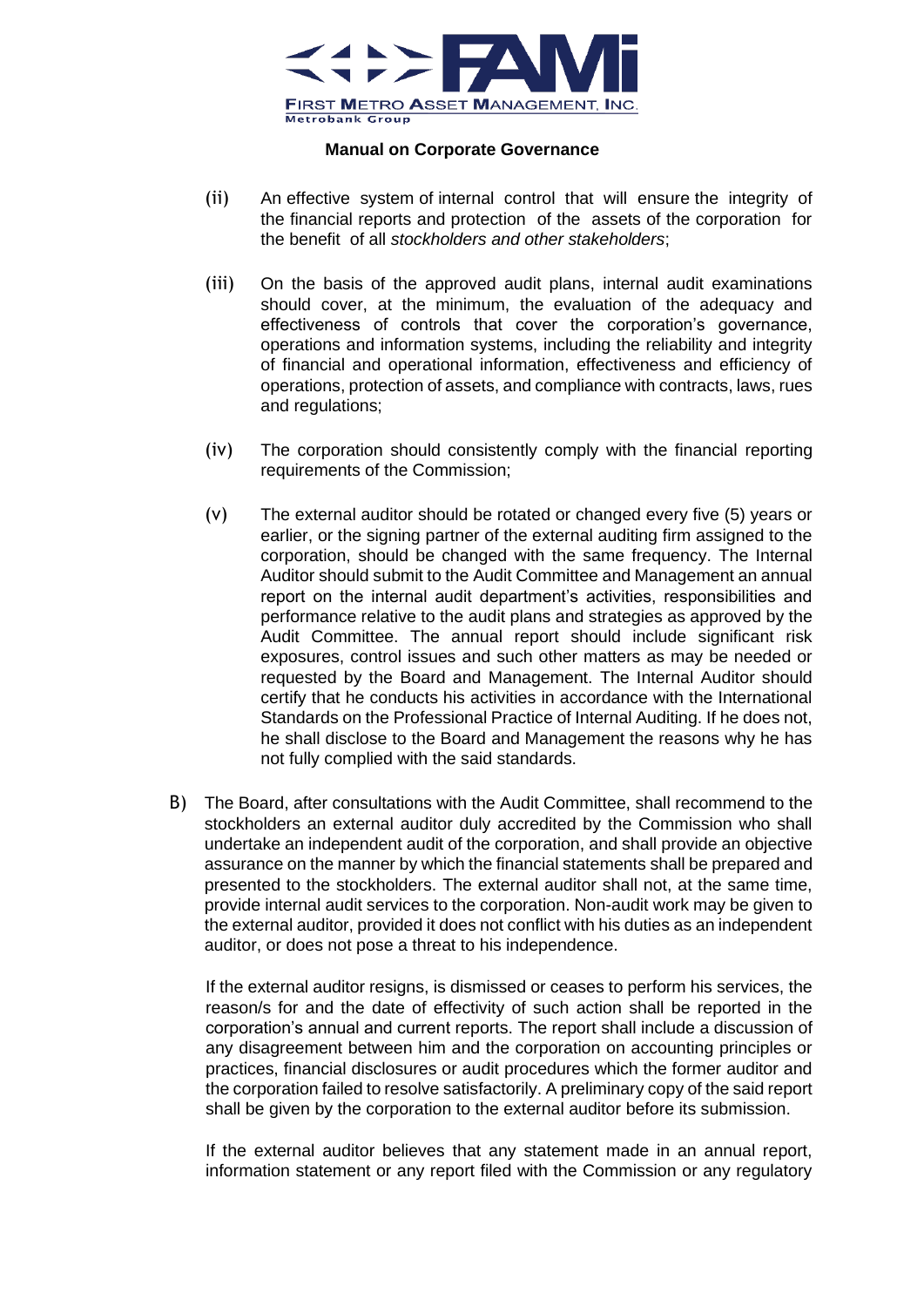

body during the period of his engagement is incorrect or incomplete, he shall give his comments or views on the matter in the said reports.

## **7 Stockholders' Rights and Protection of Minority Stockholders' Interests**

- A) The Board shall respect the rights of the stockholders as provided for in the Corporation Code, namely:
	- **•** Pre-emptive rights;
	- Dividend policies:
	- Right to propose the holding of meetings and to include agenda items ahead of the scheduled Annual and Special Shareholders' Meeting;
	- Right to nominate candidates to the Board of Directors:
	- Nomination process: and
	- Voting procedures that would govern the Annual and Special Shareholders' Meeting.
- B) The Board should be transparent and fair in the conduct of the annual and special stockholders' meetings of the corporation. The stockholders should be encouraged to personally attend such meetings. If they cannot attend, they should be apprised ahead of time of their right to appoint a proxy. Subject to the requirements of the bylaws, the exercise of that right shall not be unduly restricted and any doubt about the validity of a proxy should be resolved in the stockholder's favor.

It is the duty of the Board to promote the rights of the stockholders, remove impediments to the exercise of those rights and provide an adequate avenue for them to seek timely redress for breach of their rights.

The Board should take the appropriate steps to remove excessive or unnecessary costs and other administrative impediments to the stockholders' meaningful participation in meetings, whether in person or by proxy. Accurate and timely information should be made available to the stockholders to enable them to make a sound judgment on al matters brought to their attention for consideration or approval.

Although all stockholders should be treated equally or without discrimination, the Board should give minority stockholders the right to propose the holding of meetings and the items for discussion in the agenda that relate directly to the business of the corporation.

## **8 Disclosure and Transparency**

The essence of corporate governance is transparency. The more transparent the internal workings of the corporation are, the more difficult it will be for Management and dominant stockholders to mismanage the corporation or misappropriate its assets.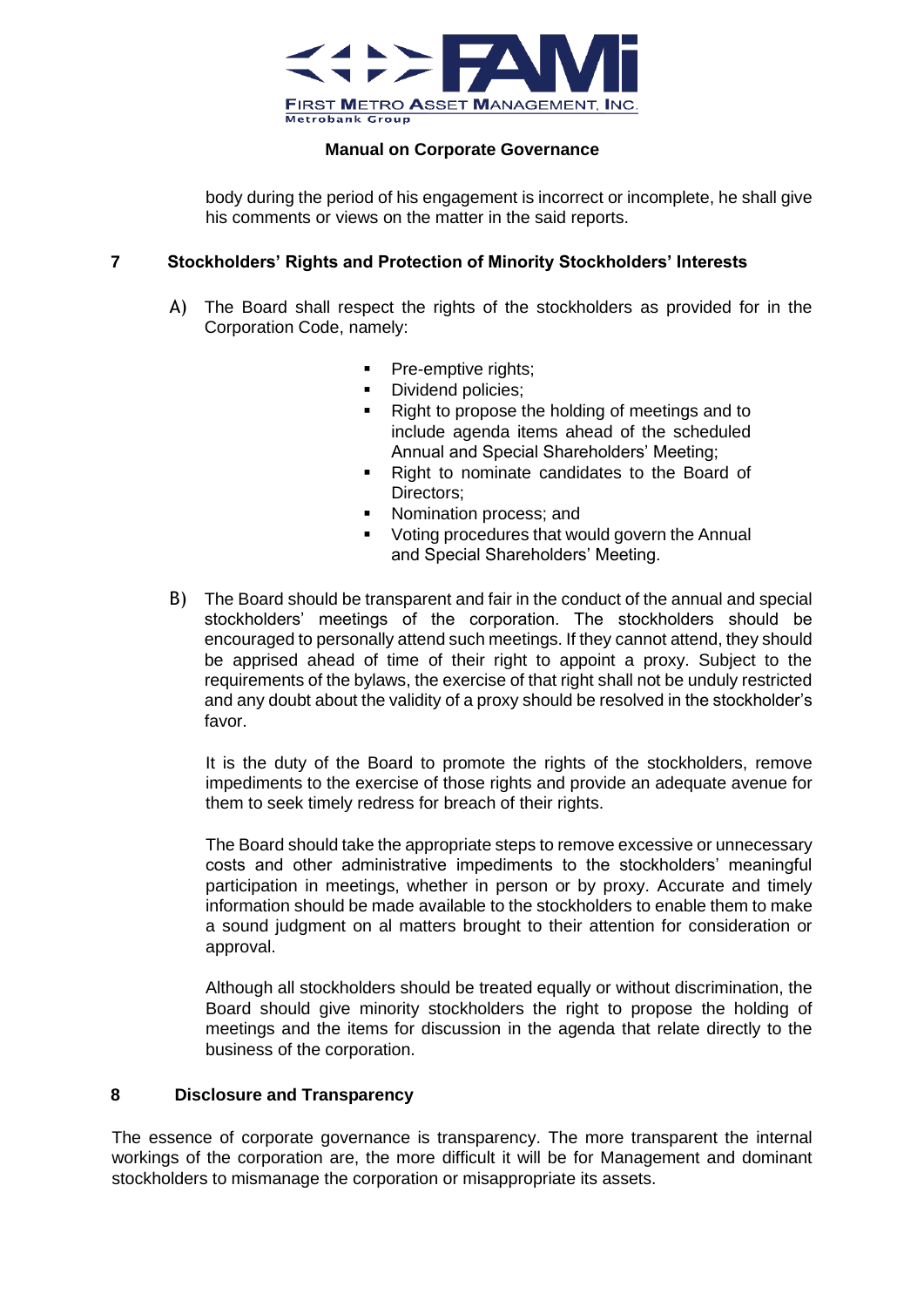

It is therefore essential that all material information about the corporation which could adversely affect its viability or the interest of *its stockholders and other stakeholders* should be publicly and timely disclosed. Such information should include, among others earnings results, acquisition or disposition of assets, off balance sheet transactions, related party transactions, and direct and indirect remuneration of members of the Board and Management.

*The Board shall therefore commit at all times* to *full disclosure of material information dealings. It shall cause the filing of all required information through the appropriate Exchange mechanisms for listed companies and submissions to the Commission for the interest of its stockholders and other stakeholders*.

#### **PENALTIES FOR NON-COMPLIANCE WITH THE CODE OF CORPORATE GOVERNANCE AND THE MANUAL OF CORPORATE GOVERNANCE**

- The Company shall be imposed a fine of not more than Two Hundred Thousand Pesos [P200,000.00] by the SEC for every year that it violates the Code of Corporate Governance, without prejudice to other sanctions that the Commission may be authorized to impose under the law.
- Directors, officers, and staff of the Bank who willfully violate the provisions of the Code and of this Manual shall, after due notice, hearing, and review, be subject to penalties and/or sanctions as may be imposed by the Board of Directors.

## **GOVERNANCE SELF-RATING SYSTEM**

The Board may create an internal self-rating system that can measure the performance of the Board and Executive Management in accordance with the criteria provided in this Manual and the approved charters of the board-level committees.

The Corporate Governance Committee (CGCOM) shall be responsible for ensuring the board's effectives and due observance of corporate governance principles and guidelines. It shall oversee the periodic performance evaluation of the Board and its committees and executive management; and shall also conduct an annual self-evaluation of its performance. The committee shall decide the manner by which the Board's performance may be evaluated and propose and objective performance criteria approved by the board.

For this purpose, the CGCOM shall request all members of the Board of Directors and executive management to accomplish the following Rating/Self-Rating Sheets every performance year:

- Self-Rating Sheet of Individual Director Annex A
- Self-Rating Sheet for the Board of Directors Annex B
- Rating Sheet for the Chairman of the Board Annex C.
- Rating Sheet for the President See Annex D
- Self-Rating Sheet for the Executive Committee Annex E.